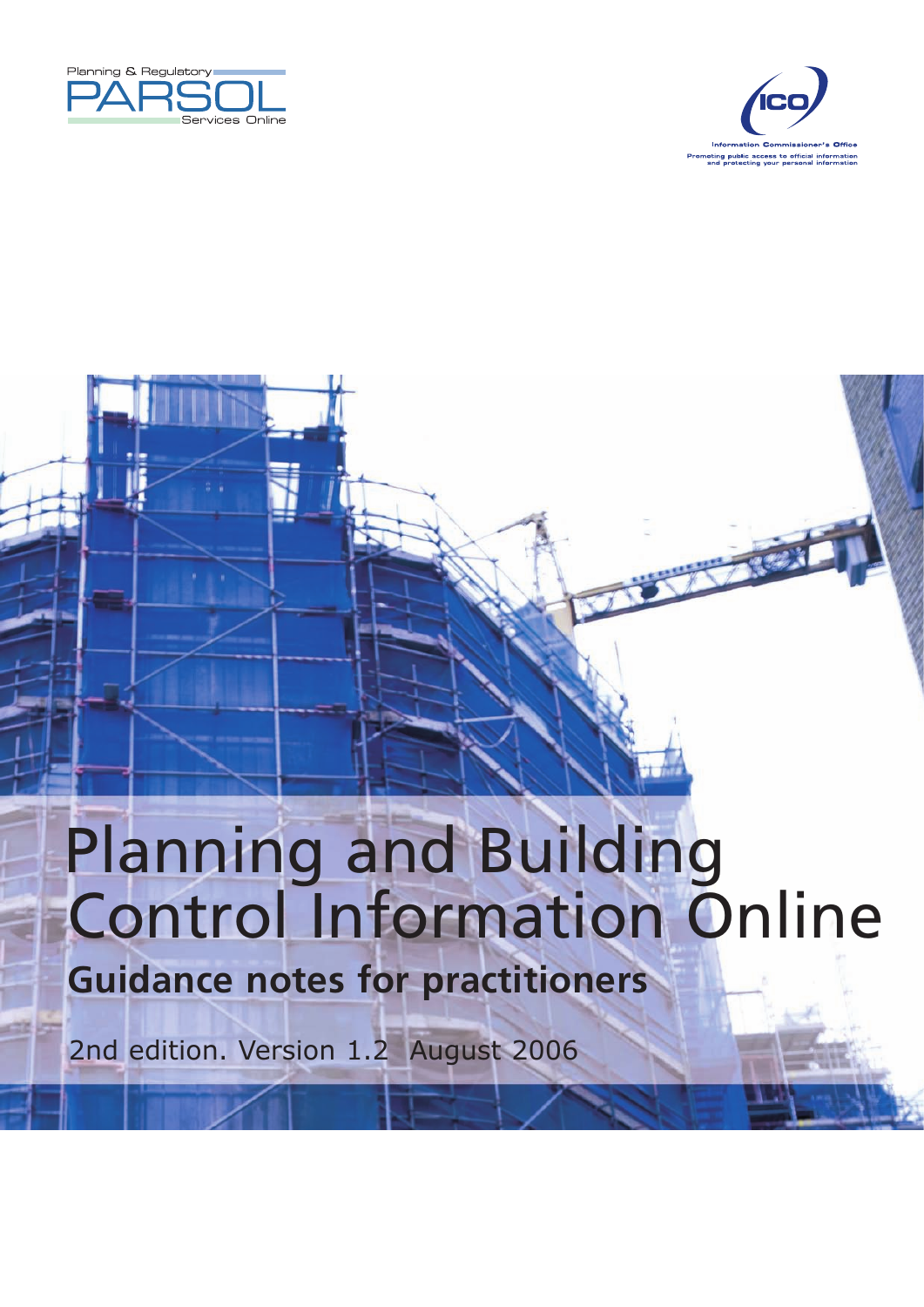# **Foreword**

Welcome to the revised edition of the Guidance Note. The first edition, which was published in May 2005, has been revised and updated in the light of comments and feedback received from local authorities as a result of using the Guidance Note in their day to day work in planning.

As local authorities embrace the e-Planning agenda and momentum to deliver more accessible, informative and accountable services grows, the typical questions faced key decision makers within local authorities in relation to publishing of information are:

- What is the legal position in terms of providing information on Planning Applications and Enforcement and Building Control Application Data available on the Internet?
- What about Planning Application and Appeals Registers?
- What about Enforcement Registers and Investigations of Alleged Breaches of Planning Control?
- What about databases of Building Control Applications?
- What about Privacy Statements?
- What about Copyright?

The revised guidance in this paper will assist local authorities in publishing information in a consistent manner and help ensure that their actions are likely to conform to the statutory requirements of the Data Protection Act 1998 and Copyright Designs and Patents Act 1988.

This guidance note has been produced in collaboration with the Information Commissioner's Office.

#### **Advisory Note**

This document aims to provide guidance only and is not intended to be prescriptive.

E-enabling Planning (Applications and Enforcements) and Building Control Registers and Databases will increase transparency of the planning process and further meet the needs of customers. However, local authorities choosing to make the information referred to in this document available online should be aware that there are risks associated in doing so. The desire to be progressive, open and accountable should be balanced against any potential risks of action or litigation.

The experiences of local authorities which have been displaying planning application registers and planning and building control applications databases suggests that the benefits from doing are significant and lead to increased engagement with the planning process, and that the risks of litigation are relatively low. The decision to publish is however a local decision and authorities have the option of seeking legal advice in relation to compliance with the Data Protection Act and other relevant legislation before commencing publication.

#### **Disclaimer**

No responsibility beyond applicable law can be taken for any consequences arising from the use of any of the PARSOL products. Please refer to the PARSOL website www.planningportal.gov.uk/parsol - for full details of legal disclaimer.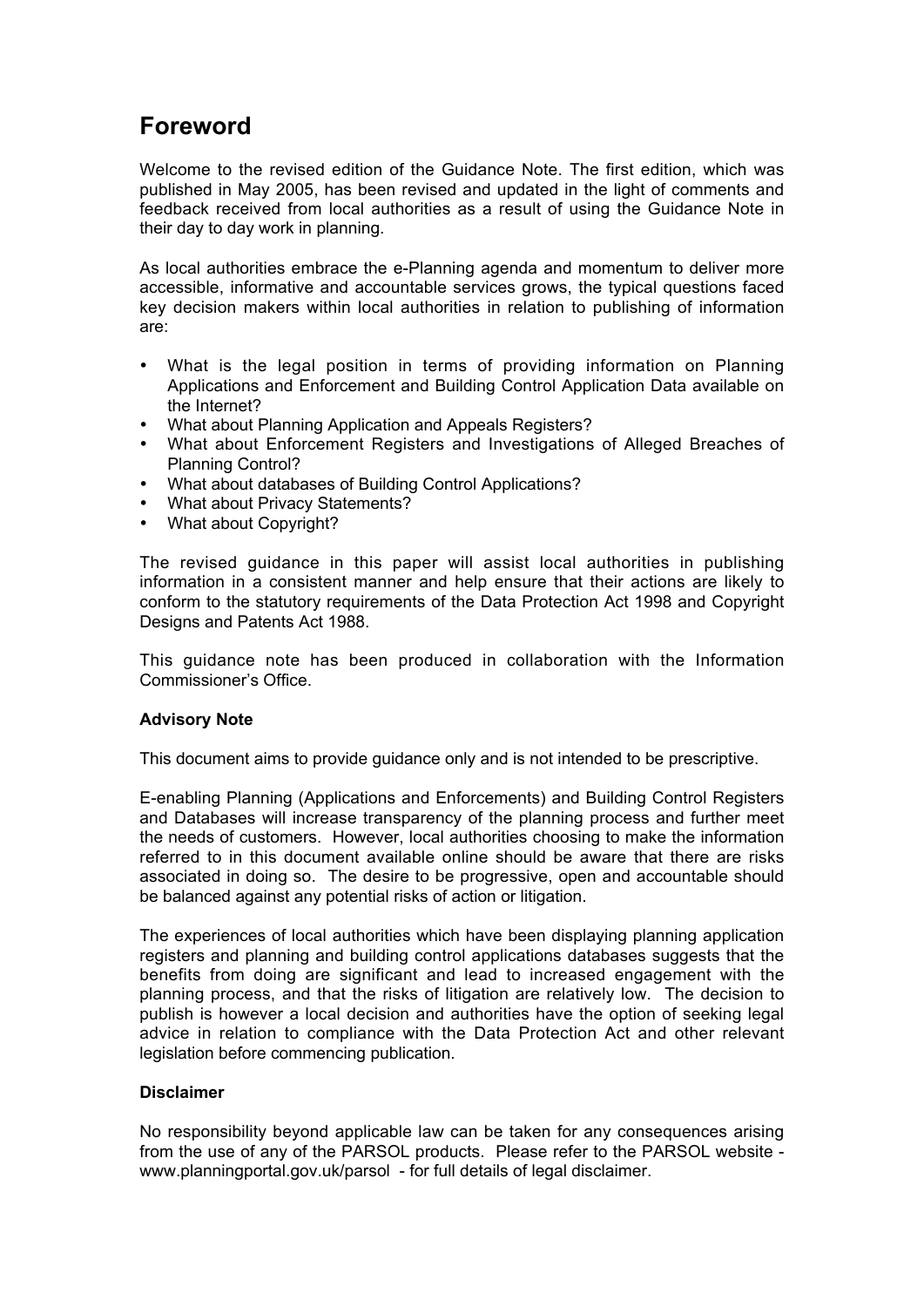# **Table of contents**

| $\mathbf{1}$ . |                                                                        |     |
|----------------|------------------------------------------------------------------------|-----|
| 2.             | Legitimacy of making planning application and enforcement and building |     |
|                |                                                                        |     |
| 3.             |                                                                        |     |
| 4.             |                                                                        |     |
| 5.             |                                                                        |     |
| 6.             |                                                                        |     |
| 7.             |                                                                        |     |
| 8.             |                                                                        |     |
| 9.             |                                                                        |     |
|                |                                                                        |     |
|                |                                                                        |     |
|                |                                                                        | .21 |
|                |                                                                        | .22 |
|                |                                                                        | .24 |
|                |                                                                        |     |
|                |                                                                        | .27 |
|                |                                                                        |     |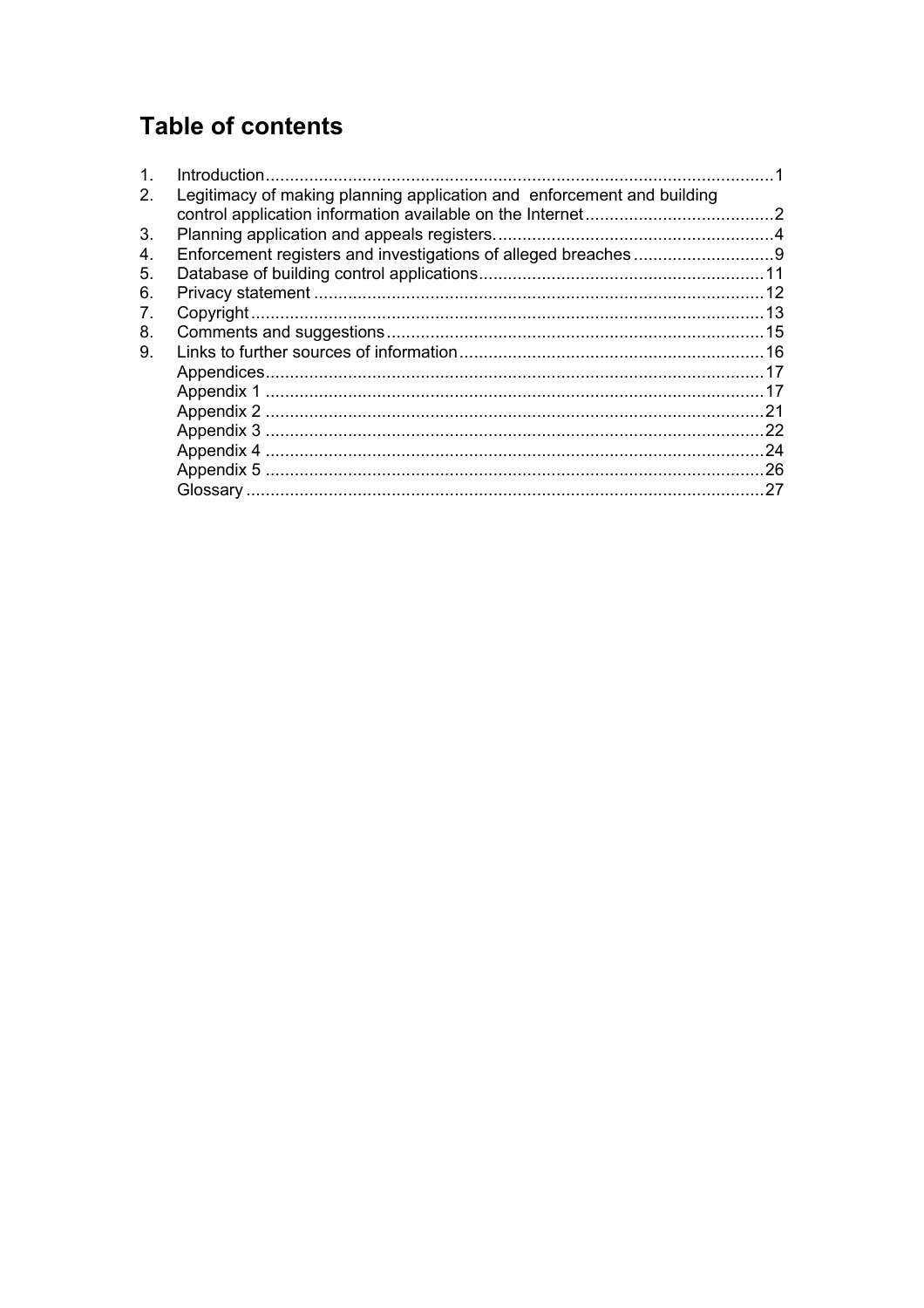# **1. Introduction**

- 1.1 As part of the move to e-enable services, local authorities are being asked to make information from their planning and building control registers and databases available on their websites (as allowed for in the section 8 order<sup>1</sup> of the Electronic Communications Act 2000). Given that in doing so some personal information about individuals will be disclosed it is important to comply with the requirements of the Data Protection Act 1998<sup>2</sup>. As placing information on the Internet makes the information more widely available, allows for browsing and searching, and facilitates copying and re-use of information, it is particularly important to consider the Data Protection implications.
- 1.2 This Guidance Note provides advice to local authorities on making such information available from PARSOL (the Planning and Regulatory Services Online local e-Gov National Project). The guidance also applies to the Planning Inspectorate's publishing of appeals information.
- 1.3 This guidance has been produced in collaboration with the Information Commissioner's Office and the Director of the e-Planning at the Department for Communities and Local Government. In respect of the processing of personal data, whilst following this guidance may not guarantee compliance with the Data Protection Act, the fact that it has been followed will be taken into account in any assessment by the Information Commissioner as to whether or not the Act had been breached.
- 1.4 Further information on implementing systems to make this information available online can be found in the PARSOL Guidance Notes (SP25 Planning Register online and SP21 Electronic capture of planning related information, see www.planningportal.gov.uk/parsol).
- 1.5 The Information Commissioner's Office provides general advice on how to comply with the Data Protection Act and has contributed to the revision of this Guidance Note. By following the advice contained in this document local authorities should have an increased level of assurance that they are making every effort to comply with the requirements of the Data Protection Act in making information from planning (Application and Enforcement) and Building Control Registers and Databases via a website.
- 1.6 Further information can be found on the Information Commissioner's website at www.informationcommissioner.gov.uk.

 $\overline{1}$ <sup>1</sup> SI 956 (2003) TOWN AND COUNTRY PLANNING, ENGLAND TRIBUNALS AND INQUIRIES, ENGLAND The Town and Country Planning (Electronic Communications) (England) Order www.opsi.gov.uk/si/si2003/20030956.htm

<sup>&</sup>lt;sup>2</sup> Data Protection Act 1998 www.opsi.gov.uk/acts/acts1998/19980029.htm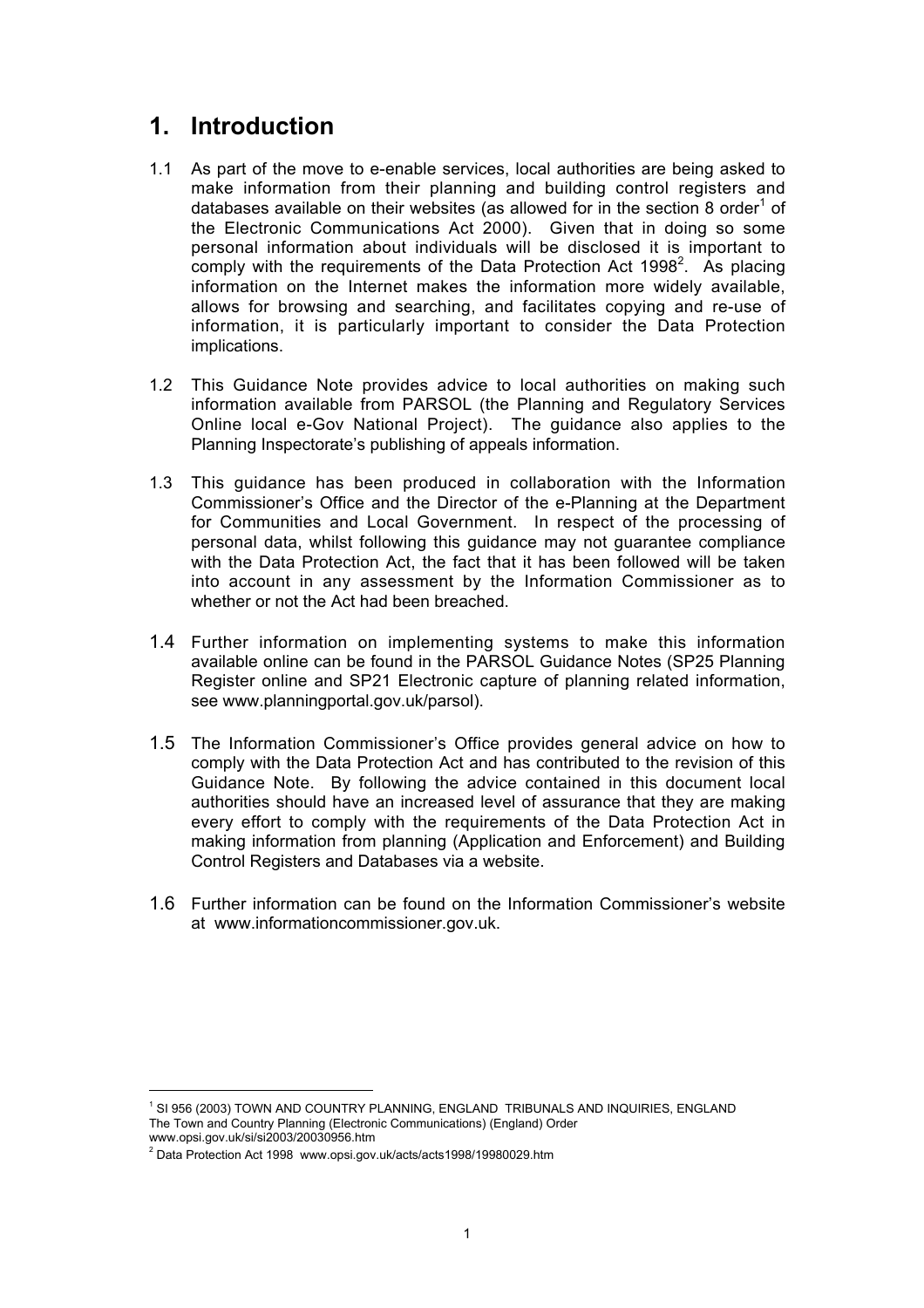# **2. Legitimacy of making planning application and enforcement and building control application information available on the Internet**

- 2.1 Local authorities have a legal duty to make available certain details relating to planning applications (as a public register), and regulations also allow this information to be made available, on the Internet. $3$  Local authorities are therefore acting lawfully in making planning applications available on the Internet. However, it should be noted that there is no enhanced duty or legal requirement to disclose information relating to planning applications and/or enforcements other than the statutory requirement*.* Authorities have the option of seeking legal advice where clarification is required for disclosure of any information over and above the statutory requirements to ensure compliance with Data Protection Act 1998, Freedom of Information Act 2000 $^4$ , and other relevant legislation.
- 2.2 Where personal data is involved, local authorities must comply with the eight data protection principles laid down in the Data Protection Act 1998. The first principle states that personal data should (amongst other things) be processed lawfully. Given the legal duty to make information relating to planning applications available and the regulations which allow such information to be placed on the Internet, local authorities will be complying with the lawfulness element of the first data protection principle in doing so.
- 2.3 There is no statutory requirement to make available information on building control applications and investigations of alleged breaches of planning control, whether physically or on the Internet. However given the Government's (nonstatutory) requirement that local authorities e-enabled their services by 2005, as set out in BVPI157 and in the Government's Priority Services Outcomes for e-Government<sup>5</sup>, it is not unreasonable for local authorities to consider making such information available. The Act will however limit the publication of personal data in these circumstances.
- 2.4 In the case of building control applications the online publication of personal data might be justified as being necessary for undertaking functions of a public nature exercised in the public interest (paragraph 5(d) of schedule 2 to the Act). However, in the case of information concerning alleged breaches of planning control it is hard to find a condition as laid down in the Act which allows the fair and lawful online publication of personal data.
- 2.5 The Government's Priority Service Outcomes paper states that:

"For the Government to measure progress towards the PSA (Public Service Agreement) target, a set of e-government priority outcomes for each local authority in England has been proposed. It is expected that each local authority, as part of its e-government investment programme will delivery these Priority Service Outcomes by December 2005"

<sup>-&</sup>lt;br>3  $3$  SI 956 (2003)

<sup>4</sup> Freedom of Information Act www.opsi.gov.uk/acts/acts2000/20000036.htm

<sup>&</sup>lt;sup>5</sup> Defining e-Government Outcomes for 2005 to Support the Delivery of Priority Services & National Strategy Transformation Agenda for Local Authorities in England, ODPM -

www.communities.gov.uk/pns/pnattach/20040112/1.doc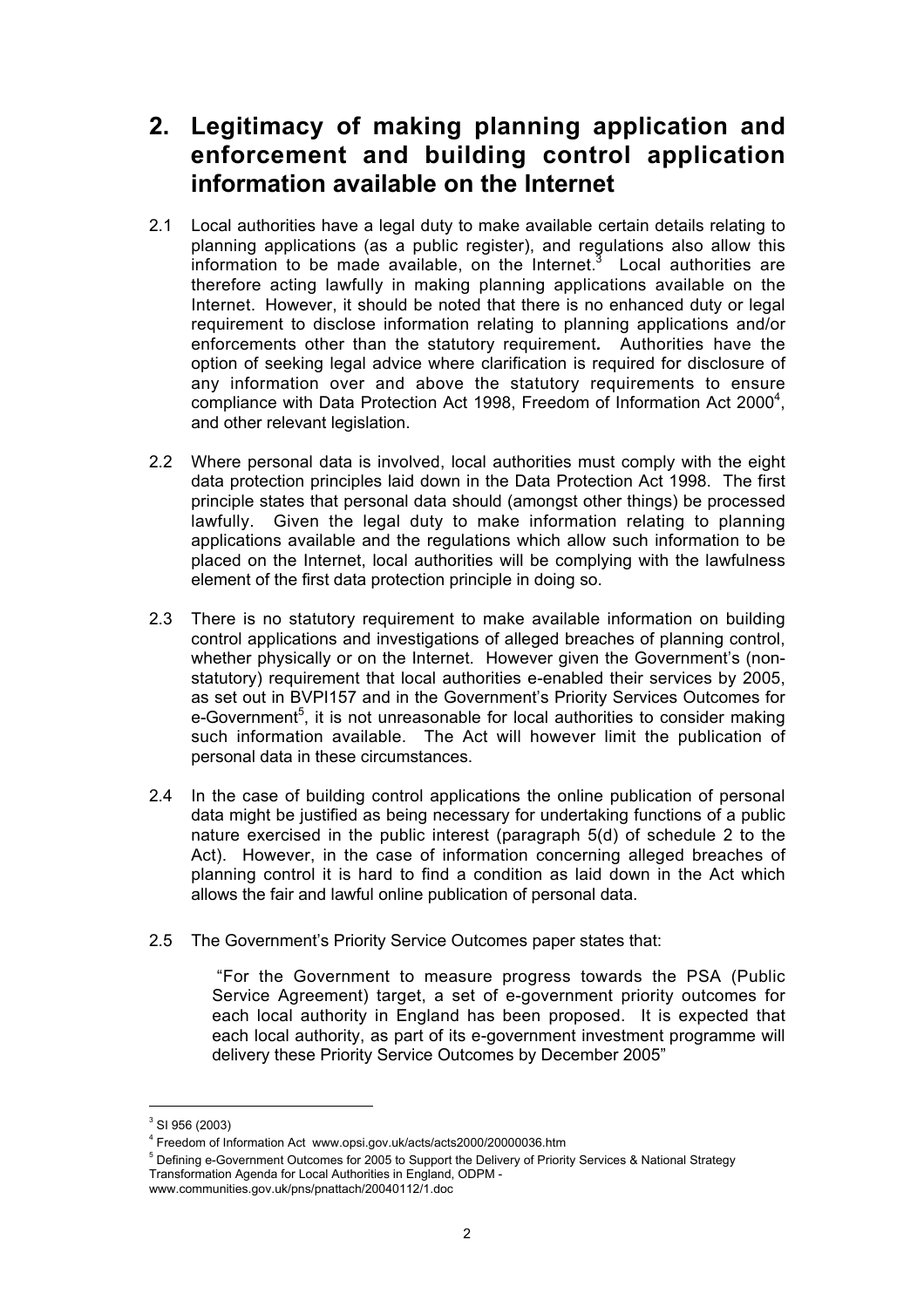Priority Outcomes are not statutory obligations but are government targets.

- 2.6 Specifically, Priority Service Outcome R8 requires:
	- Online facilities to be available to allow receipt and processing of planning and building control applications.

In addition, Priority Service Outcome E4 requires:

• Agreed baseline and targets for take-up of planning and regulatory services online.

Relevant standards and targets are contained in:

- PARSOL Better Planning Services Standards 2006 (Delivery through Technology) www.planningportal.gov.uk/parsol.
- e-Planning Programme Blueprint www.communities.gov.uk/index.asp?id=1143310.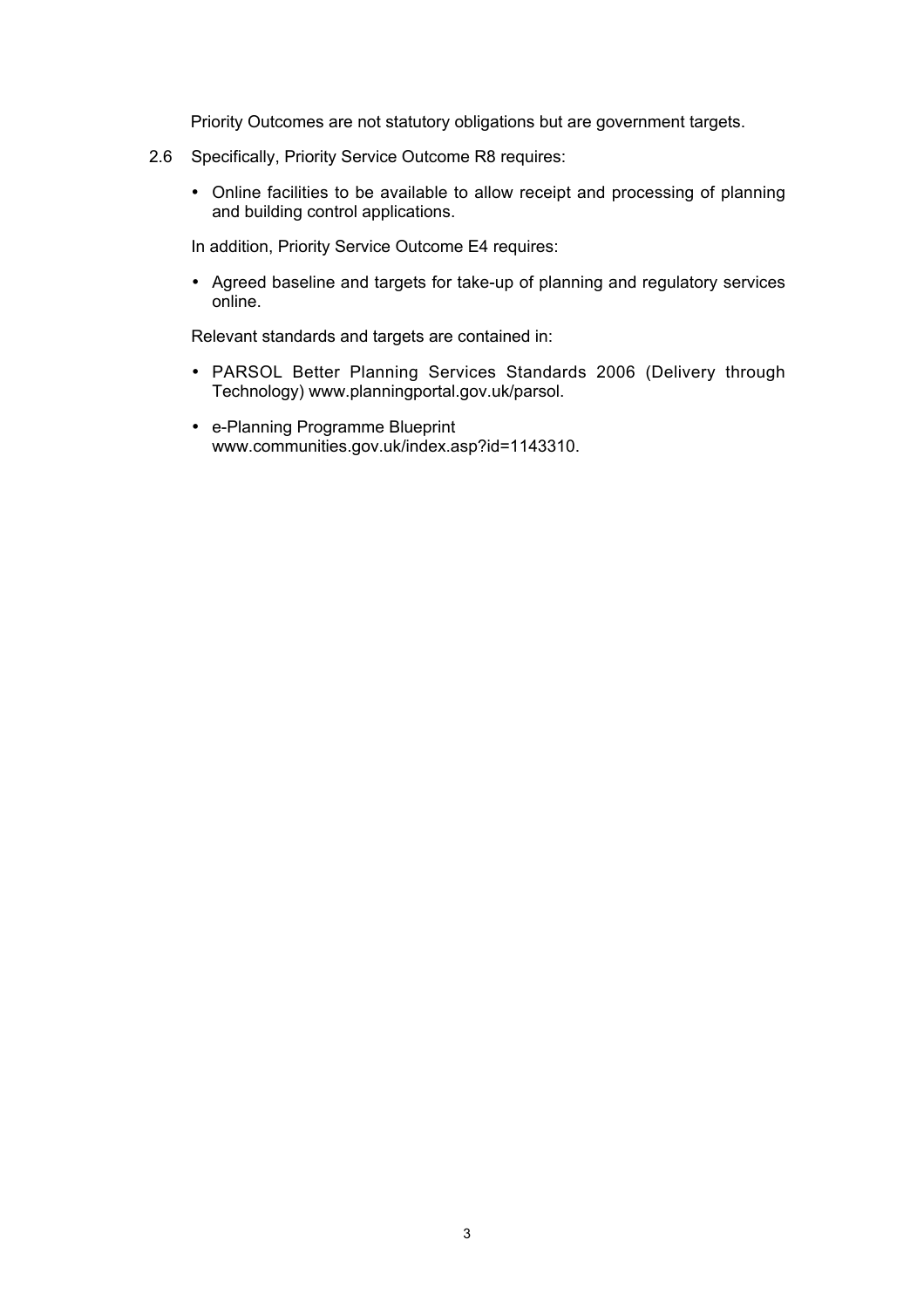# **3. Planning application and appeals registers**

3.1 Not all of the information held in relation to a planning application or an appeal will be personal data relating to the applicant, or to third parties. Neither will all of the information or correspondence accompanying a planning application form part of the application register. However, as a matter of good practice local authorities should consider carefully how much information concerning applications is published on the web, and follow the advice given below.

## a) **Information to be published on the Internet**

- 3.2 Given the statutory status of the Register of Planning Applications, relevant regulations, and the public interest in making information on the processing of applications available, it is appropriate for local authorities to make a wide range of information and documents available on their websites. In terms of identifying a condition under which such publication will be fair and lawful under the Data Protection Act, paragraph 5(d) of schedule 2 of the Act provides the appropriate condition (see Appendix 1). However, there is no enhanced duty or need to disclose information relating to planning applications and enforcement other than that which is statutory. It is therefore, the responsibility of the local authority to ensure that any information published is not in direct contravention of the relevant legislation regarding information disclosure.
- 3.3 The range of data fields which a local authority might be expected to make available are listed in Appendix 2. This is not an exhaustive list but gives an indication of the type of information which it is legitimate to display. See section c) below in relation to publishing applicant and agent details.
- 3.4 The type of documents which a local authority might be expected to make available at certain stages of the planning cycle are listed in Appendix 3, again the list is not exhaustive [see section d) below in relation to publishing personal information]. Any information which is provided as part of the application should be viewable. If for any reason the local authority decides not to display the full Register (either withholding information provided by the applicant or an objector on its website) whilst the application is under consideration, this should be made clear on the website. If not, the local authority may be open to charges of maladministration in relation to withholding information relevant to the application. Local authorities should, in the interests of good practice, provide clear guidance to what and when relevant information is provided on its website.

## b) **Informing users that the information they provide will be published on the Internet**

3.5 As a matter of openness, and also where personal data is involved for compliance with the Data Protection Act, planning applicants and agents should be made aware that the information they provide in their application form, plus any accompanying drawings and documents, will be made available via the Internet. This advice should be contained in any hard copy advice provided to applicants, on local authority websites and in any online systems for submitting applications. Advice received from the Information Commissioner suggests that local authorities should be explicit about exactly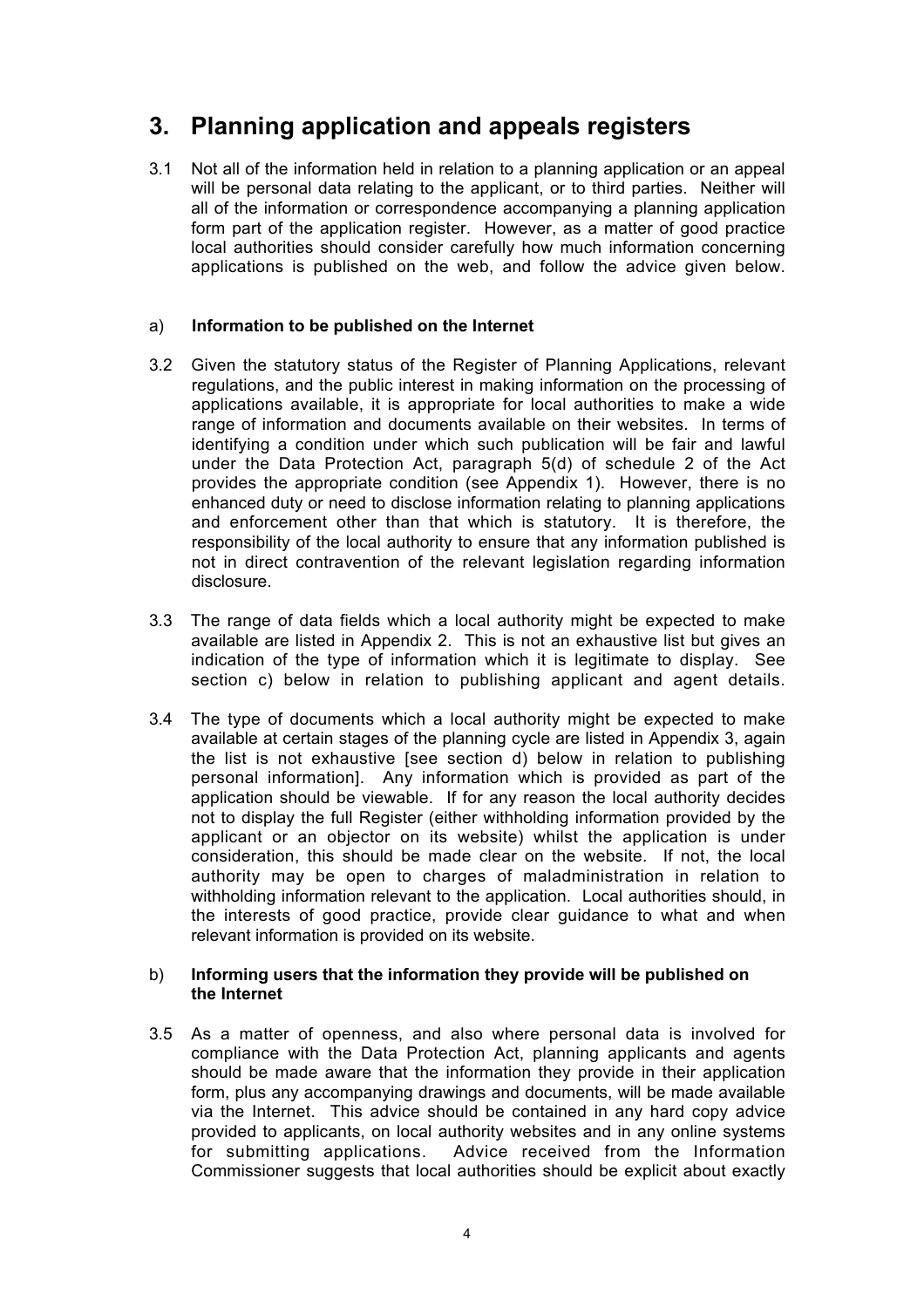what information relating to their planning application will be published online. For example if a local authority routinely publishes contact details, then it should state this in the initial contact with the applicant. Furthermore, if the local authority routinely scans and publishes all documents an applicant encloses with, or offers in support of, an application then this must also be clearly explained in the initial contact with the applicant. In both cases the applicant should be offered the opportunity to indicate any documents (whole or part) containing personal information they do not want made public. Local Authorities will consider all requests for information to be withheld from publication on their own individual merit.

3.6 Planning consultees and those submitting comments on planning applications should also be advised that the letters and comments they provide may be made available on the Internet. A suitable statement should be included in: any consultation letters provided by the authority; any related online advice; online forms for making representations; and press and site notices.

## c) **Publishing applicant and objector details**

- 3.7 Extreme care should be taken to avoid any unnecessary disclosure of telephone numbers, email addresses and signatures. The need for the local authority to hold such information is obviously of benefit to all parties. However, *there is no requirement to make it publicly available on the Internet.* It also has to be remembered that unsolicited telephone calls and emails can be upsetting and intrusive. The recommendation from the Information Commissioner is that the applicant's telephone number, email address and signature should not be visible via a website or other online system.
- 3.8 Whilst the current application forms are in use, it is recognised that the applicant's contact details **may** be available from the Internet whilst the application form is viewable. Local authorities should, where possible, seek to mitigate against any harmful consequences that might arise as a result of this by removing from the digital version of the form, the applicant's telephone number, email address and signature where administratively feasible and where not, by taking seriously any expressed concerns of individuals. For paper forms this would involve "tippexing", using highlighter pens for documents scanned in black and white, or otherwise blanking out the details (the use of Post-It Notes appears to be favoured) before re-scanning. For PDF forms submitted electronically this would require editing the document using the full version of Adobe Acrobat.
- 3.9 The Information Commissioner recommends that local authorities exercise extreme care when considering publishing documents which contain sensitive personal data (section 35 of the Act). This may, for example, relate to personal, medical and financial details of individuals that are contained in the planning application or supporting document. It is not deemed necessary to disclose sensitive personal data in the planning applications unless there is a legitimate reason (as defined in Schedule 3 of the Act) and this must always be of the basis of proportionality (only disclosing information which is required as an end product). However, it may still be necessary to indicate that the information has been withheld from the Register.
- 3.10 In future the introduction of electronic standard planning application and appeals forms, or e-forms built up from the information entered into defined data fields, should enable applicants to provide details of their telephone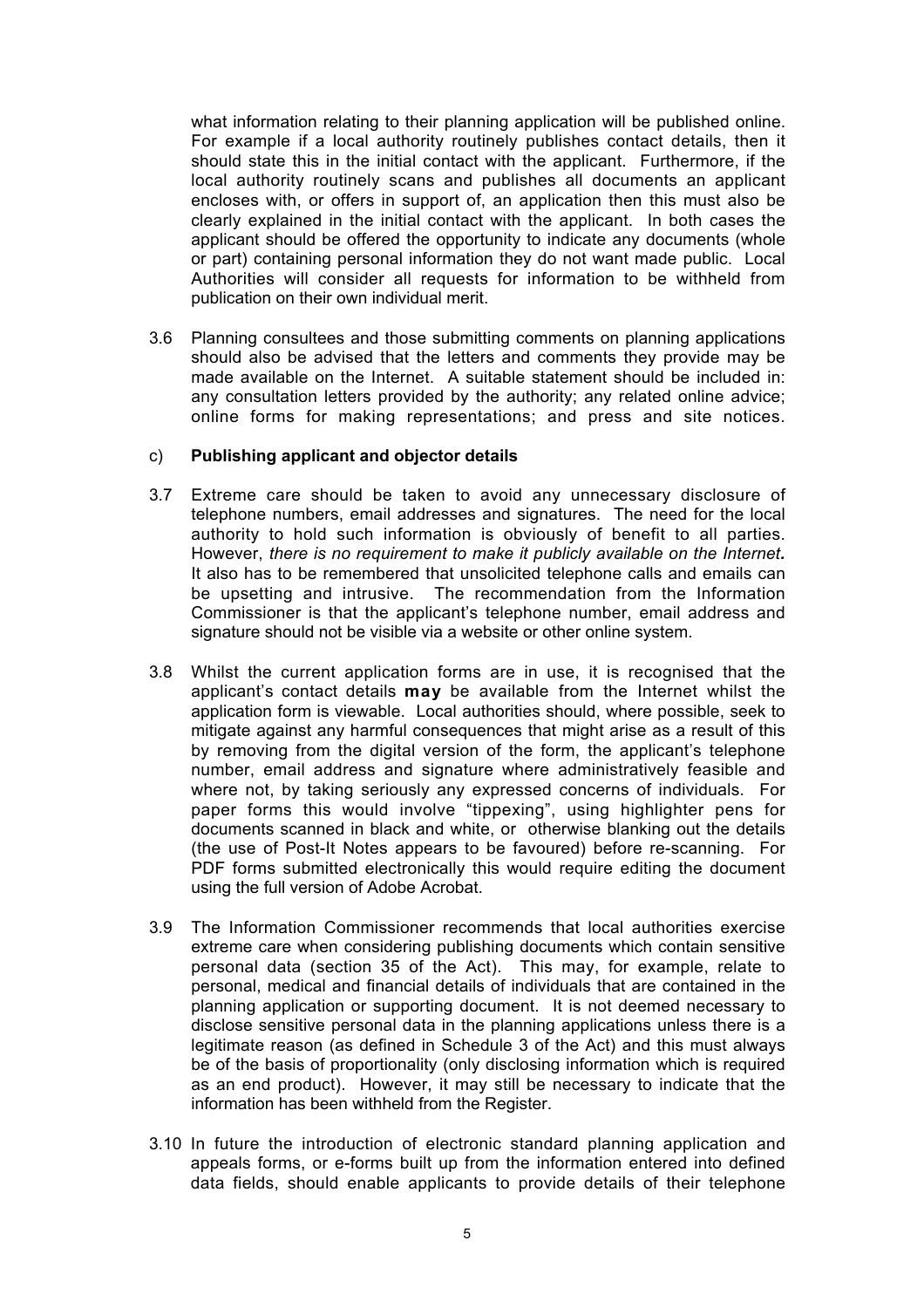number and email address which can then be masked from display on digital versions of the forms accessible via the Internet. The Information Commissioner is keen to work with local authorities to design an electronic standard planning application which enables local authorities to process applications efficiently whilst at the same time protecting the individual against disclosure of personal data such as telephone number and email address.

- 3.11 It is considered good practice to inform both applicants and objectors that the information they provide may be published on the Internet. Local authorities should also consider inserting advisory guidance detailing the steps applicants and objectors might wish to take to avoid unnecessary publication of their personal details. This could include, for example, advising objectors to send objections as attachments (thus avoiding publication of their email address) when corresponding by email or not requiring signatures on letters (removing fears of signatures being copied and identity theft).
- 3.12 Any personal information collected in order to comply with the diversity monitoring requirements of the Race Relations (Amendment) Act 2000<sup>6</sup> should not be published as part of the Register. This information should only be available to the public in summary anonymised form.

#### d) **Only publishing personal information when there is a genuine public interest in that data being available on the Internet**

- 3.13 When local authorities are making planning application documents available on the Internet (e.g. via a document management system) they should ensure that only those documents relevant to the public interest are shown at a given point in time. This can be done by categorising documents into different types and using the system rules to define access rights by document type and/or status of the application. Where personal data is involved, this will help ensure that the local authority complies with the fifth data protection principle namely where personal data shall not be kept longer than necessary.
- 3.14 This does not affect any individual's right to access all the documents on the Statutory Register of Planning Applications. Under current legislation, full access to the Register only needs to be provided at the local authority's offices.
- 3.15 An example of accessibility to different document types at different stages in the planning process is provided in Appendix 3. It is suggested that representations on planning applications, objection comments, etc, should not be viewable post decision.
- 3.16 There may also be concerns about publishing other non-personal data, on the Internet; for example the nesting sites of rare birds or commercially sensitive information. The decision to withhold any such information from the Register on the Internet has to be taken carefully. Information material to the decision making process should normally be available to the public. Where relevant, reference to the fact that information has been withheld should be made. It might be useful for local authorities to place a statement on the Internet to the affect that the material on the website does not represent the full Register and that certain information may be withheld with full access only being provided at the local authority's offices.

l

 $6$  Race Relations (Amendment) Act 2000 – www.opsi.gov.uk/acts/acts2000/20000034.htm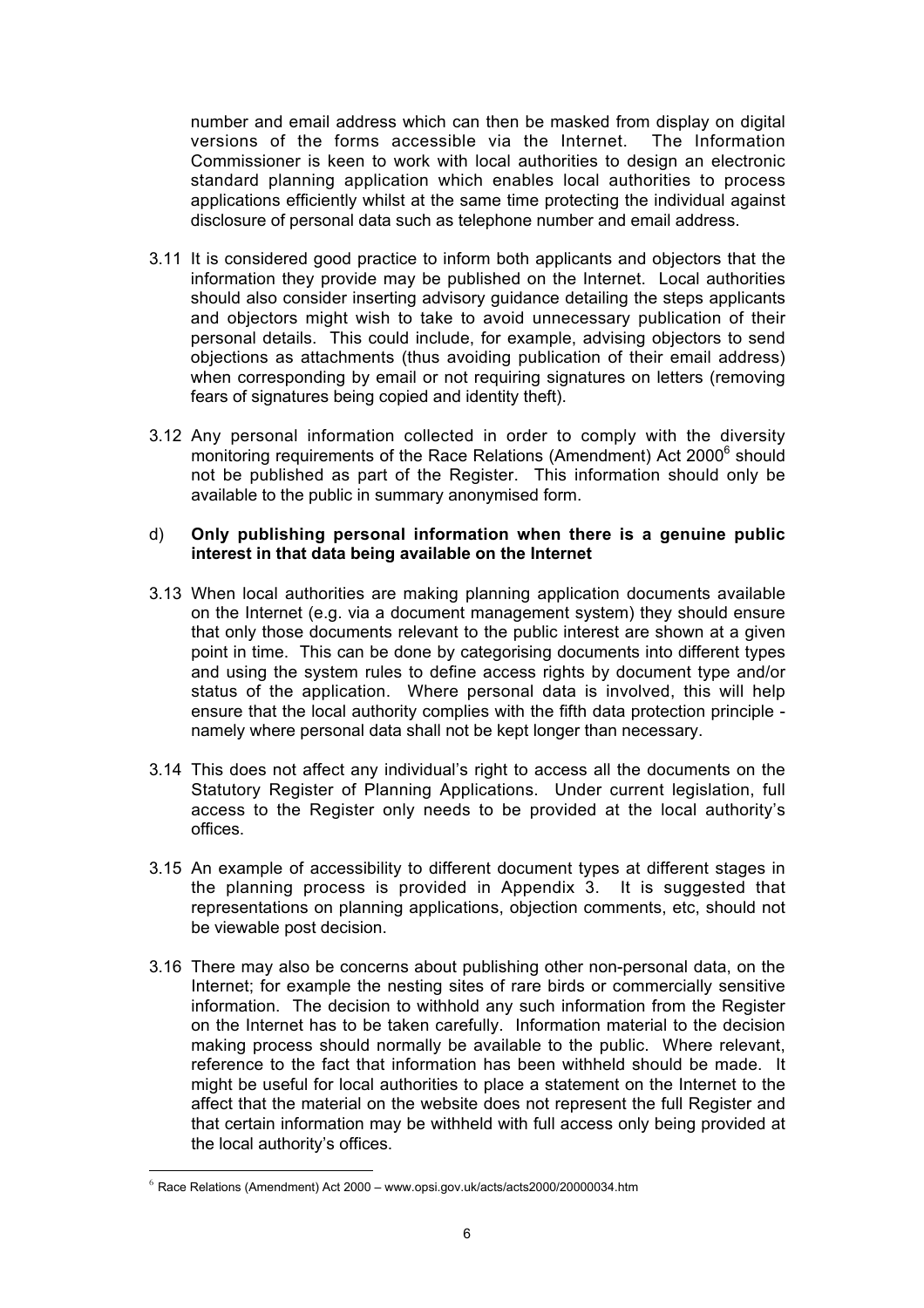## e) **Guidance on complaints about the publication of personal data**

- 3.17 An applicant, agent or person commenting on a planning application might object to their personal information being published on the local authority's website, even though the authority may have included the necessary warnings. The Information Commissioner's Office guidance (Appendix 1) suggests that consent is not generally being relied upon by the authority when information is placed on the web. It is therefore perfectly valid to publish information on the Internet without consent. However, as noted above, it is not a legal requirement to publish on the Internet; it is merely permissible for such information to be made available on-line and judgements may have to be made as detailed in paragraphs 3.18 and 3.19 below.
- 3.18 **Applicants' names and addresses**: You should inform the applicant that, as this information forms part of the Statutory Register, the local authority has a duty to make this information available at the local authority's offices, is acting lawfully in placing planning applications on the Internet, and considers that it should continue to do so.
- 3.19 **Name and address of a person commenting on an application**: You should explain that as comments on applications are generally regarded as forming part of the Statutory Register the local authority has a duty to make this information available and then explain that the consultation letter/website indicated that the information provided would be displayed on the local authority's website. If the person still wishes their name and address to be removed, offer to do this but inform the person that the comment will now be treated as an anonymous comment and explain any differences in the weight given to anonymous comments as against named comments by the local authority (if this is the case). This may include, where this is the local authority's policy, informing the objector that anonymous objections are not taken into account.
- 3.20 Advice from the Information Commissioner's Office suggests that local authorities must also consider the implications of section 5 of the Data Protection Act relating to the disclosure of personal data. It is incumbent on local authorities to publish personal data only as the law requires and to exercise care and good judgement when publishing any further personal data it holds.
- 3.21 Local authorities should bear in mind that if the Commissioner receives complaints about such disclosures they may be required to justify any disclosures of personal data they have made which go beyond those required by law for the maintenance of planning and building control registers and databases.

## f) **Publishing plans and drawings**

- 3.22 Compliance with the Data Protection Act is not an issue here, plans and drawings are not personal data.
- 3.23 Publishing plans and drawings on the Internet enables citizens and businesses to engage in the consultation process in a much more accessible and meaningful way. In making drawings available to the public, ease of use is a prime concern. It is recommended that drawings are displayed in PDF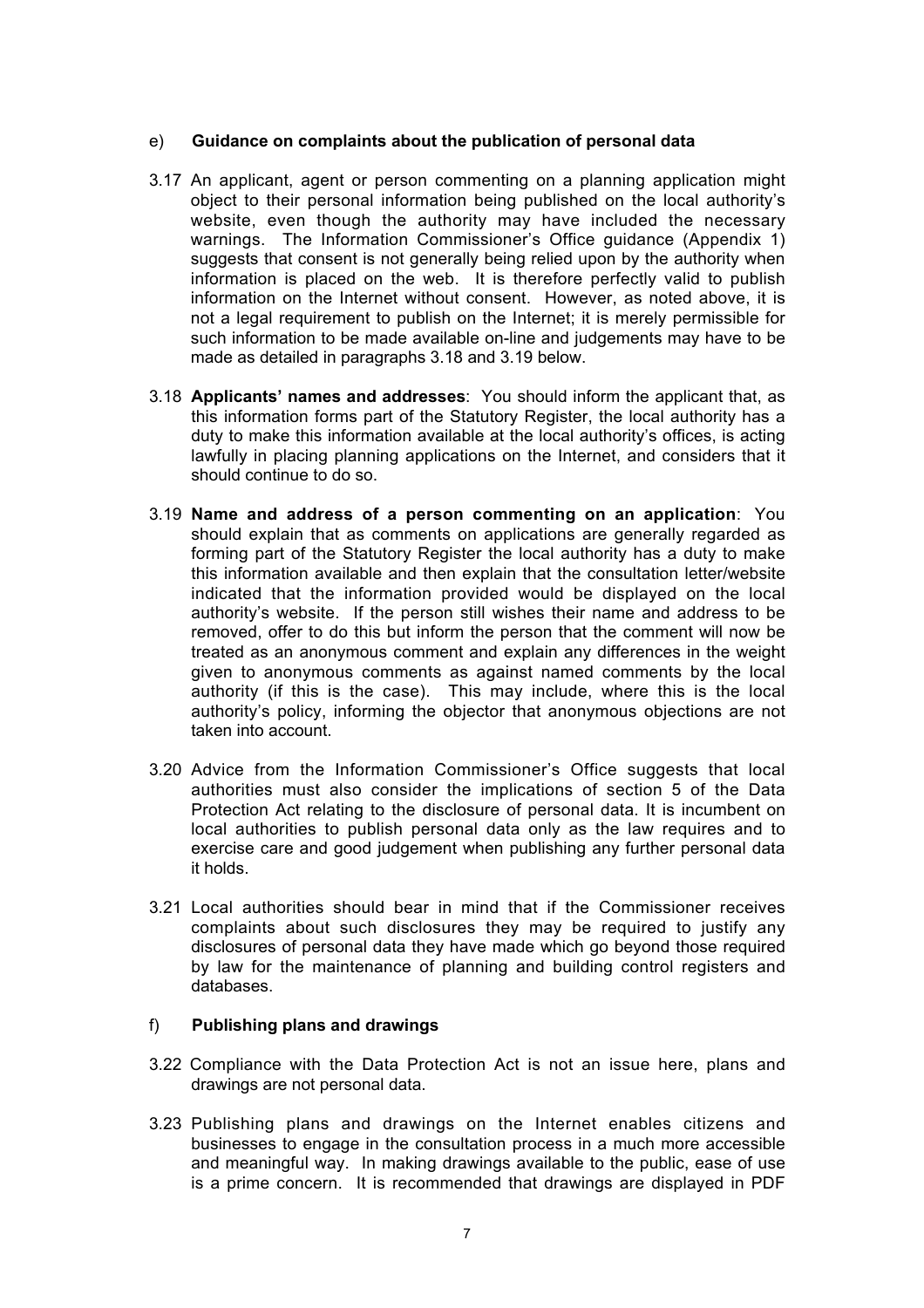(Acrobat format), as the majority of users will already have Acrobat Reader installed on their PC, and it is freely available on the Internet. CAD drawings received electronically should be converted into PDF. See PARSOL Guidance Note SP25 Planning Register Online for further information.

- 3.24 In certain instances if may be felt inappropriate to display plans and drawings due to security concerns. This may include instances where it is requested by the applicant or their agent. The decision to withhold any such information from the Register on the Internet has to be taken carefully. See paragraph 3.16 re guidance on withholding information.
- 3.25 When making plans and drawings available online, copyright should not be infringed. A fuller explanation is given in section 7 of this Guidance Note, but as a minimum a copyright warning should be included on the website indicating the terms under which the plans and drawings are made available. As many applicants/agents include Ordnance Survey map extracts with/on their plans and drawings the statement should include reference to Ordnance Survey copyright restrictions. An example of a copyright warning is given in Section 7.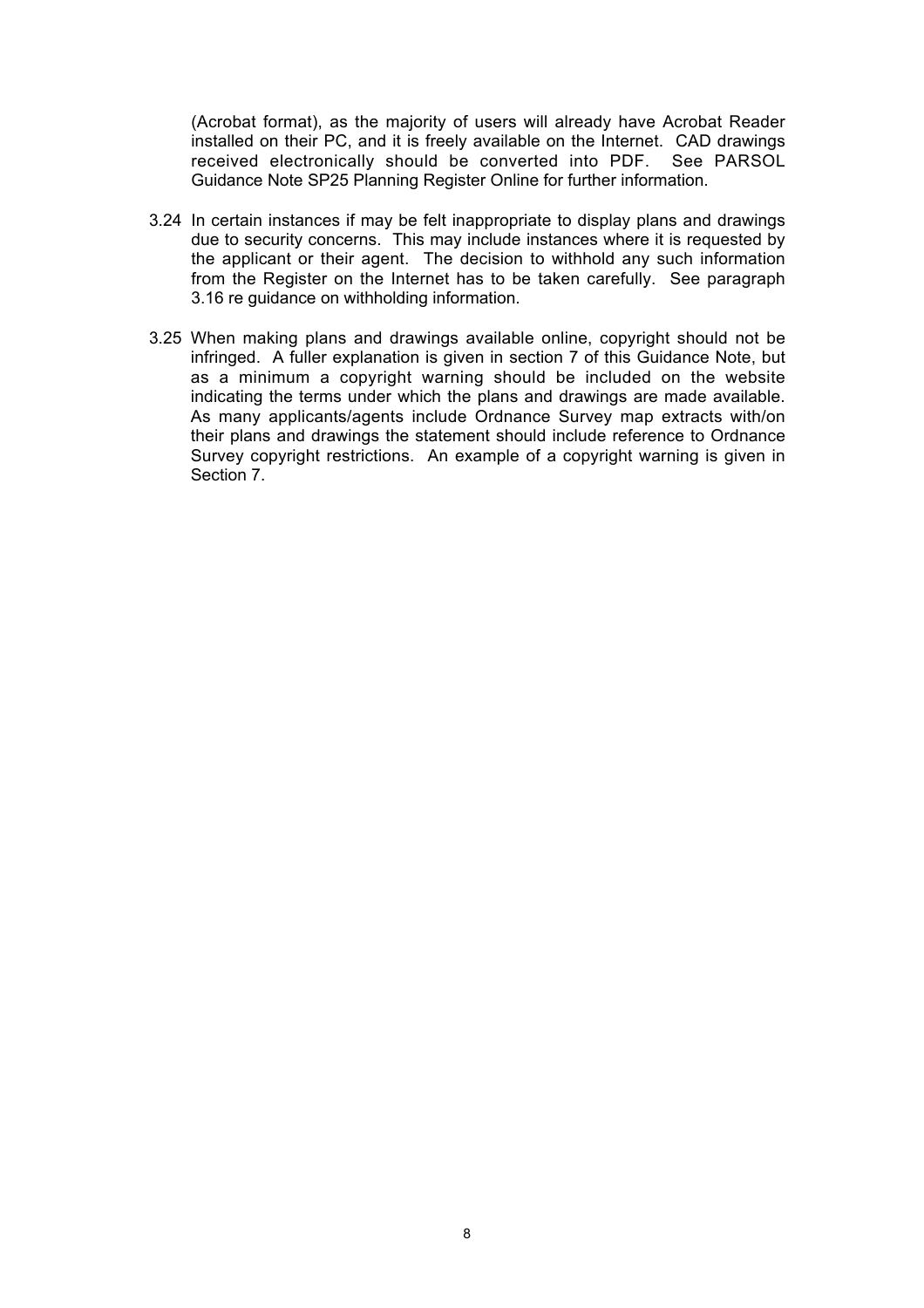# **4. Enforcement registers and investigations of alleged breaches**

4.1 There is a statutory requirement to publish information relating to enforcement registers but no such requirement in relation to alleged breaches of planning control. Given the potentially sensitive nature of this information, particular care needs to be taken to ensure that potentially damaging information relating to individuals is not made public unless justified under the Data Protection Act.

## a) **Informing complainants that the information they provide will be made available to the public**

4.2 People making allegations about breaches of planning control should be reassured that their personal details will not be made available, see section b) below. To comply with the principle of providing information where there is a genuine public interest, local authorities may wish to consider publishing a synopsis of an enforcement investigation, after the investigation has been concluded. This could, for example, include a brief description of the alleged breach of planning control, information pertinent to the investigation and the outcome with appropriate dates.

## b) **Publishing complainant, owner and occupier details**

- 4.3 As mentioned above, at no time should the identity of people making allegations of a breach of planning control be made publicly available.
- 4.4 Before a formal enforcement notice has been served, no details of owners, occupiers and/or other persons with an interest in the property subject to an alleged breach of planning control should be available on an online enforcement database or on documents linked to that database. This is because doing so would involve the publication of sensitive information relating to those individuals, rather than to the property, and it is likely that the Data Protection Act would be breached by making such information available. However, information about the property alone, for example that there were concerns that a house had been extended without planning permission, would in itself not be personal data.
- 4.5 Occupier details may separately be available from the Register of Electors, property ownership details from the Land Registry. In addition, members of the public may well be able to link an address to an individual and hence make the inference that a particular individual has possibly committed a breach of planning control. In itself, however, this ability to make inferences does not make the publication of alleged breaches of planning control necessarily personal data, so long as the focus of the publication of allegations and complaints on the Internet is on the property rather than on the individual.
- 4.6 Once a formal Enforcement Notice has been served (*but not including Planning Contravention Notices*) access to the notice may be provided. Internet access should **not** be provided to any accompanying letters or information which identifies the persons on which the notice was served.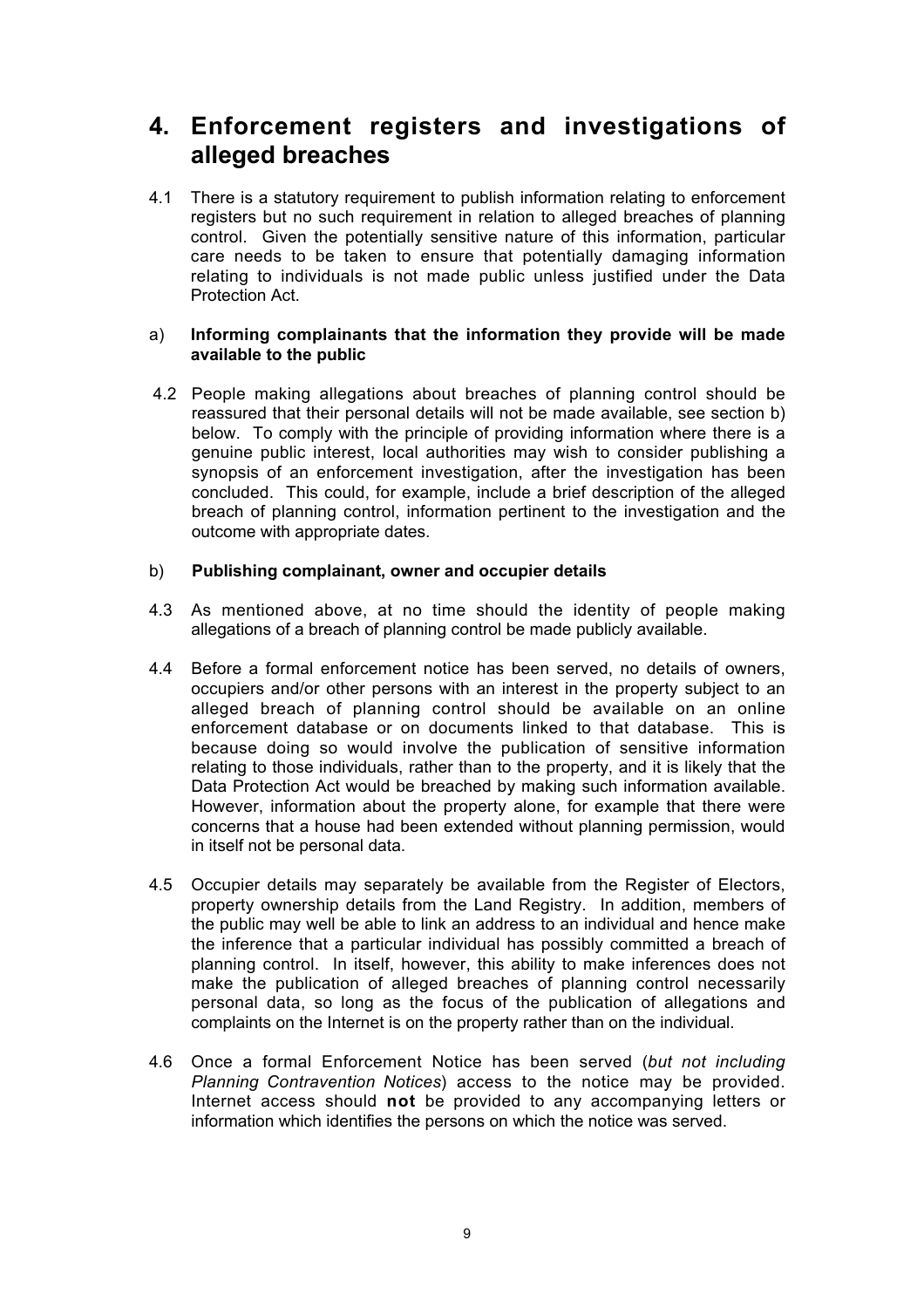4.7 Any personal information collected in order to comply with the diversity monitoring requirements of the Race Relations (Amendment) Act 2000<sup>7</sup> should not be published as part of the register/database. This information should only be available to the public in summary anonymised form.

## c) **Publishing other information on investigations and enforcement cases**

- 4.8 As stated above, it is difficult to see any justification under the Data Protection Act for publishing what are simply allegations that individuals have breached controls. However, the publication of concerns that individuals have about properties, and the steps the authority are taking to investigate such concerns, is unlikely to involve personal data. Hence it is not a matter of data protection compliance. The sensitive nature of enforcement data means that care should still be taken in relation to publishing any information relating to investigations and enforcement cases.
- 4.9 Details of the data fields contained in the PARSOL Online Enforcement System Specification may be used as a guide to what is appropriate information to publish on the Internet on investigations of alleged breaches and formal enforcement cases. These are detailed in Appendix 4.
- 4.10 Where an investigation into an alleged breach of planning control does not result in an Enforcement Notice being served, it is recommended that details of the case should only be displayed for a period of 6 months after the case has been closed. This allows a reasonable period of time for persons interested to view the outcome of the investigation and should help prevent additional alleged breaches relating to the same case being made.
- 4.11 Ensuring that potentially damaging information is not published for an unwarranted period of time is dependent on local authorities investigating such alleged breaches in a timely manner.

l

 $7$  Race Relations (Amendment) Act 2000 – www.opsi.gov.uk/acts/acts2000/20000034.htm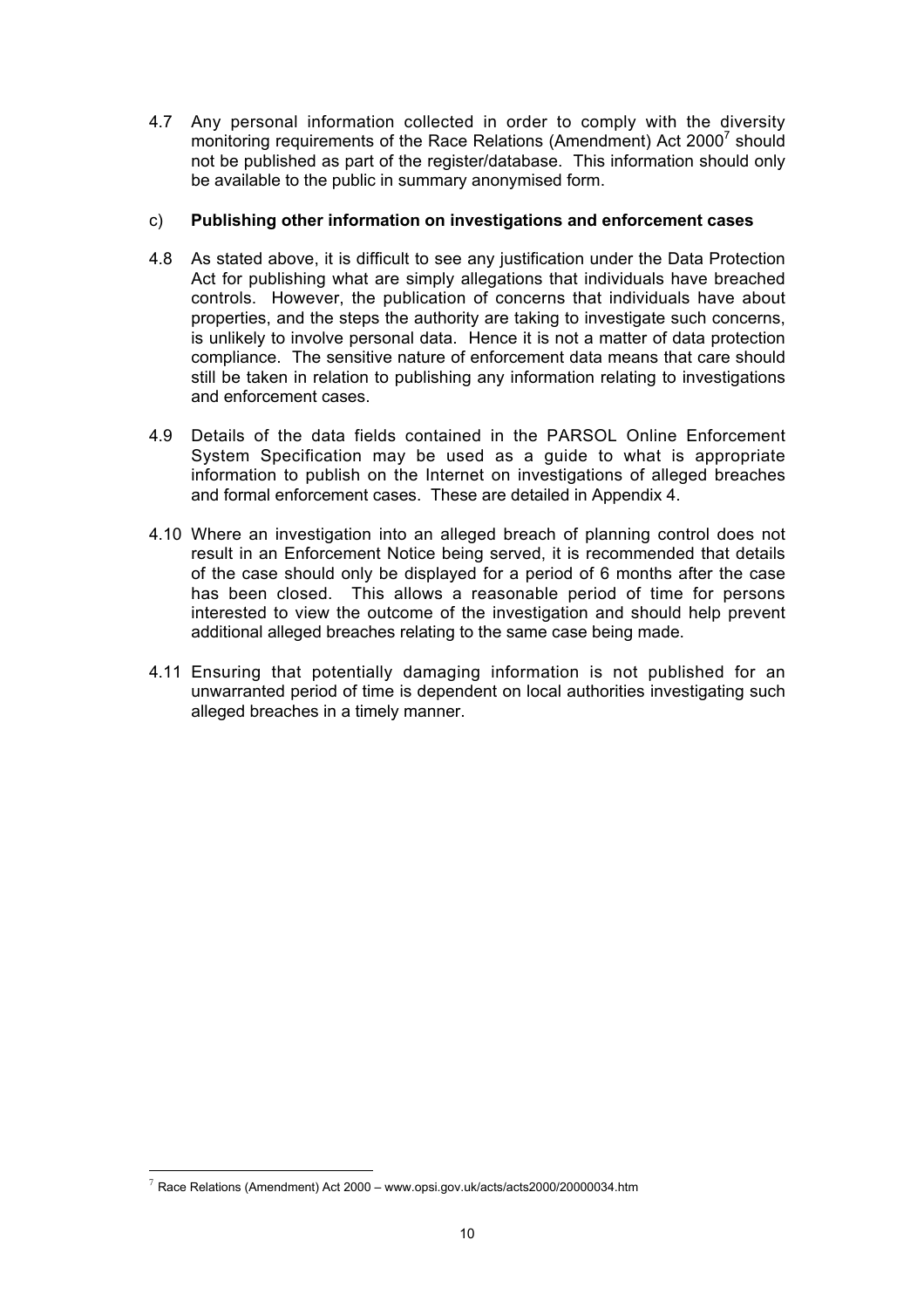# **5. Database of building control applications**

- 5.1 The reasons for providing information on Building Control Applications are that in doing so:
	- Neighbours can ensure that the works were being undertaken to an approved standard so that they would not have a detrimental affect on their adjoining property.
	- Persons purchasing properties can check that any works undertaken had the relevant approvals.
	- Owners/agents can check that the relevant applications had been received by the local authority and want to know who is dealing with the application.
- 5.2 In general information relating to Building Control Applications will be focused on the property rather than the individual making the application. Personal data will only be likely to be published if contact details for the individual are provided i.e. email address and telephone number. Details of the range of information which it is recommended should be made available on Building Control applications are given below.

## a) **Information to be published on the Internet**

- 5.3 Given there is no Statutory Register of Building Regulation applications, and the nature of the public interest, it is only relevant to show limited information about building regulation applications, e.g. application number, address, description of proposed development, relevant dates and application/development status. A list of appropriate data fields for publication is given in Appendix 5.
- 5.4 In no circumstances should owners' telephone numbers or email addresses be included in the online database.

## b) **Informing users that the information they provide will be published on the Internet**

5.5 As a matter of courtesy Building Regulations applicants, agents and owners should be made aware that information they provide in their application will be made available electronically. This advice should be contained in any hard copy advice provided, on local authority websites and in any online systems for submitting applications.

#### c) **Plans and drawings**

5.6 Given that there are no Statutory Register of Building Control applications, and no public consultation, it is recommended that building control application plans and drawings are not displayed on the Internet.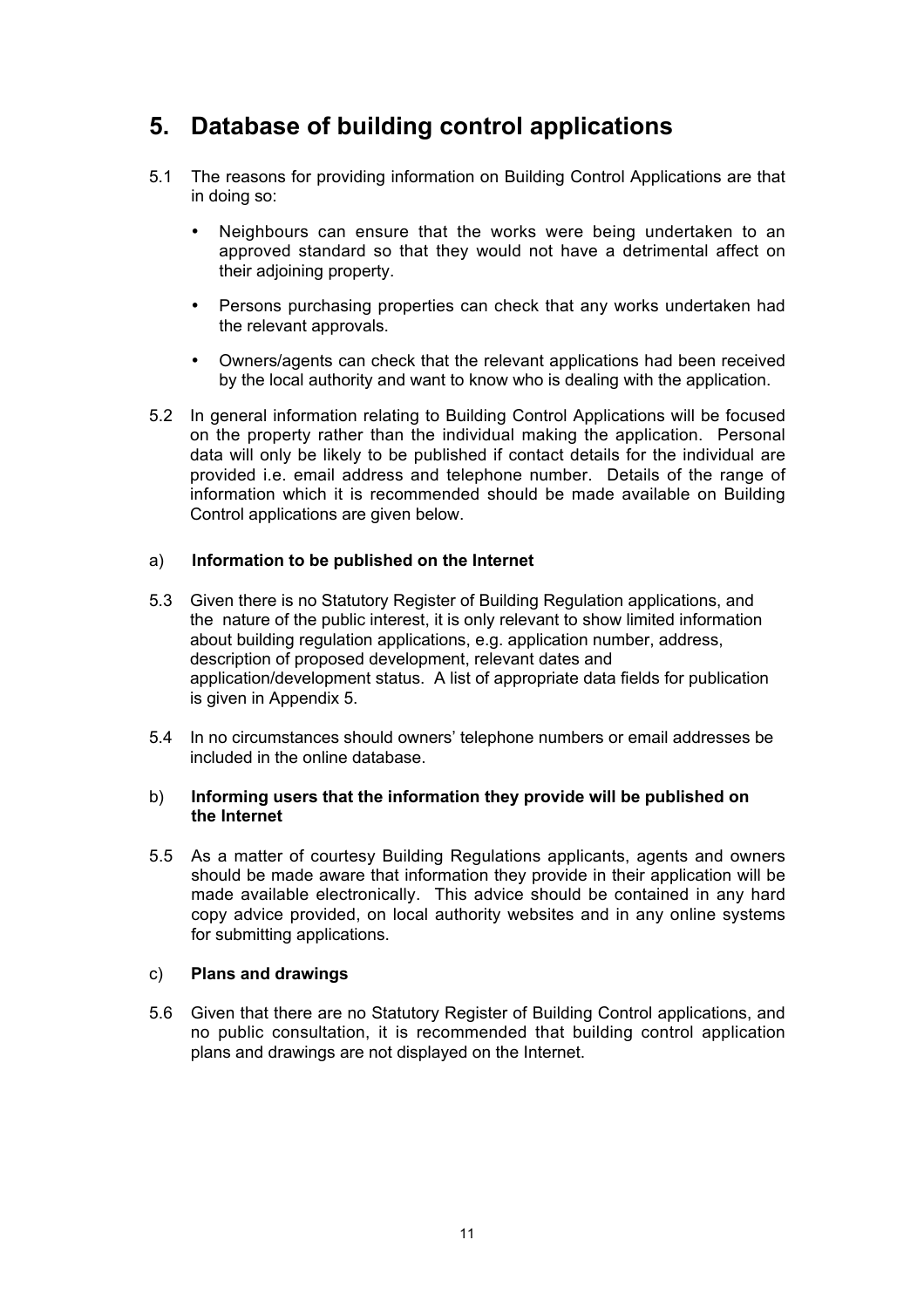# **6. Privacy statement**

- 6.1 In fulfilling their responsibilities under the Data Protection Act, councils should publish a privacy statement on their website which should be accessible from the main home page and other relevant pages of the website. This should provide information on topics including: What we do; Providing visitors with anonymous access; Automatic collection of information; Disclosure and visitor choice; Confidentiality and security; Access to the personal data we may hold about you.
- 6.2 Examples of privacy statements can be found at:
	- www.wandsworth.gov.uk/Home/Contactus/privacy.htm
	- www.planninginspectorate.gov.uk/pins/terms\_conditions/privacy/ index.htm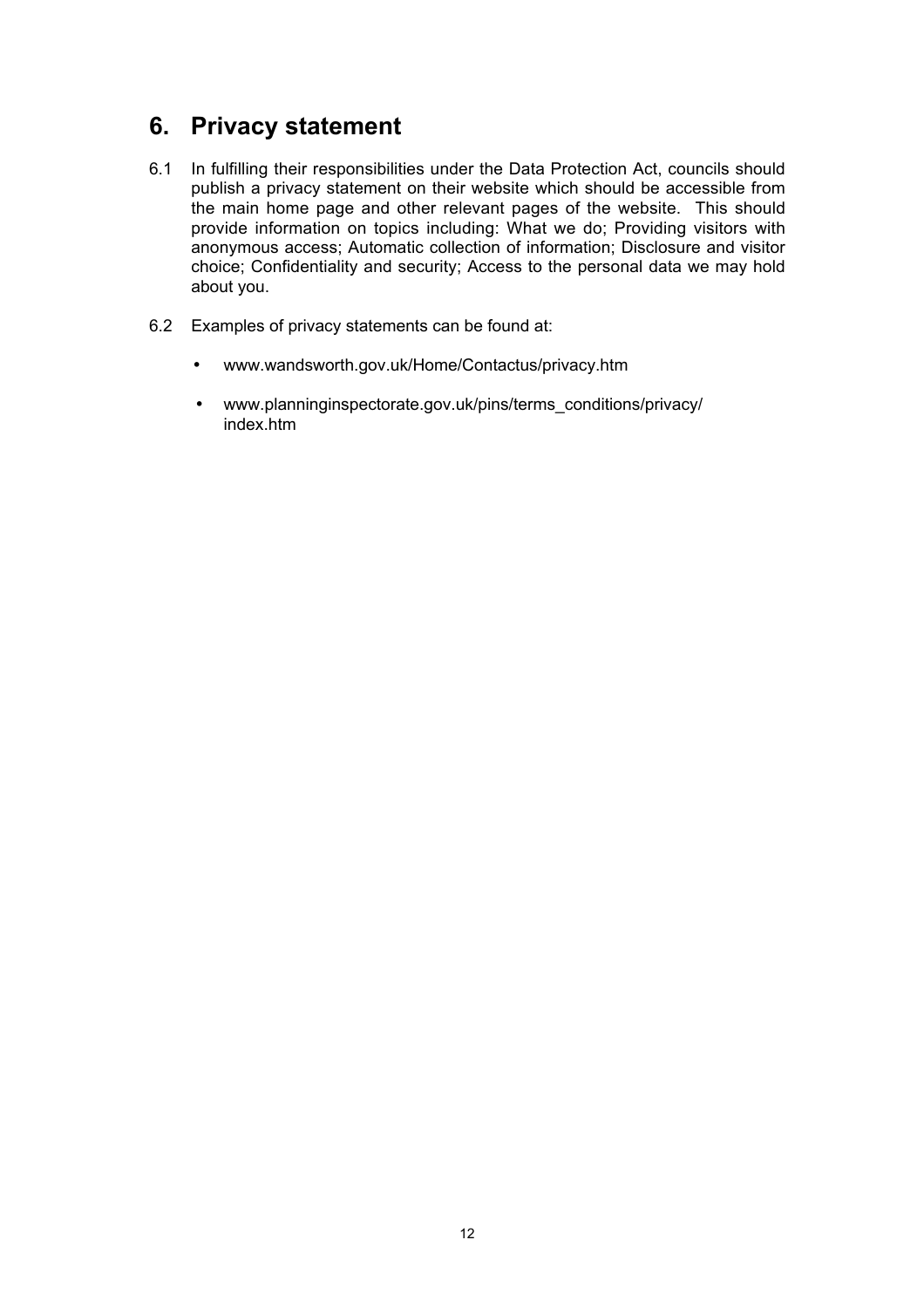# **7. Copyright**

- 7.1 In the light of recent legal advice given to certain local authorities, it is important to consider the copyright implications of making planning application and enforcement and building control application data available via a local authority website. Much of the documentation referred to in this Guidance Note will constitute a "literary work" within the meaning of the Copyright Designs and Patents Act 1988<sup>8</sup>.
- 7.2 Specifically, recent legal advice suggest that the following will be considered as "literary works" for the purposes of the Copyright Designs and Patents Act 1988:
	- Drawings, CAD drawings and site plans.
	- Additional information and reports accompanying the application.
	- Objectors' comments.
	- Supporters' comments.
	- Where there is an appeal to the Planning Inspectorate, the appellant's case and other person's representation.
- 7.3 The owner of the copyright has the exclusive rights to copy the work, to issue copies of the work to the public and to communicate the work to the public. Unless otherwise permitted, for a local authority to make such information available on its website without permission of the owner of the copyright (usually the author of the letter, drawings, plans etc) may constitute an infringement of the owners copyright. Public downloading of the information may also be an infringing copyright of the work.
- 7.4 In order to mitigate the risks associated with infringing copyright the following actions are suggested:
	- Consider including a form of words which clearly indicates that those making planning applications and comments to planning applications that the information they provide will be published on the local authority's website.
	- Utilise a "click accept" facility on the website which clearly prompts the user to view and accept or reject the terms and conditions of using the website.
	- Local authorities should consider including a clause in the terms and conditions specifically relating to copyright. An example form of words is detailed below:

"Plans, drawings and other material submitted to the local authority are protected by the Copyright, Designs and Patents Act 1988 (section 47). You may only use material which is downloaded and/or printed for consultation purposes, to compare current applications with previous schemes and to check whether developments have been completed in accordance with approved plans. Further copies must not be made without the prior permission of the copyright owner."

<sup>-&</sup>lt;br>8 <sup>8</sup> Copyright, Designs and Patents Act 1988 - www.opsi.gov.uk/acts/acts1988/Ukpga\_19880048\_en\_1.htm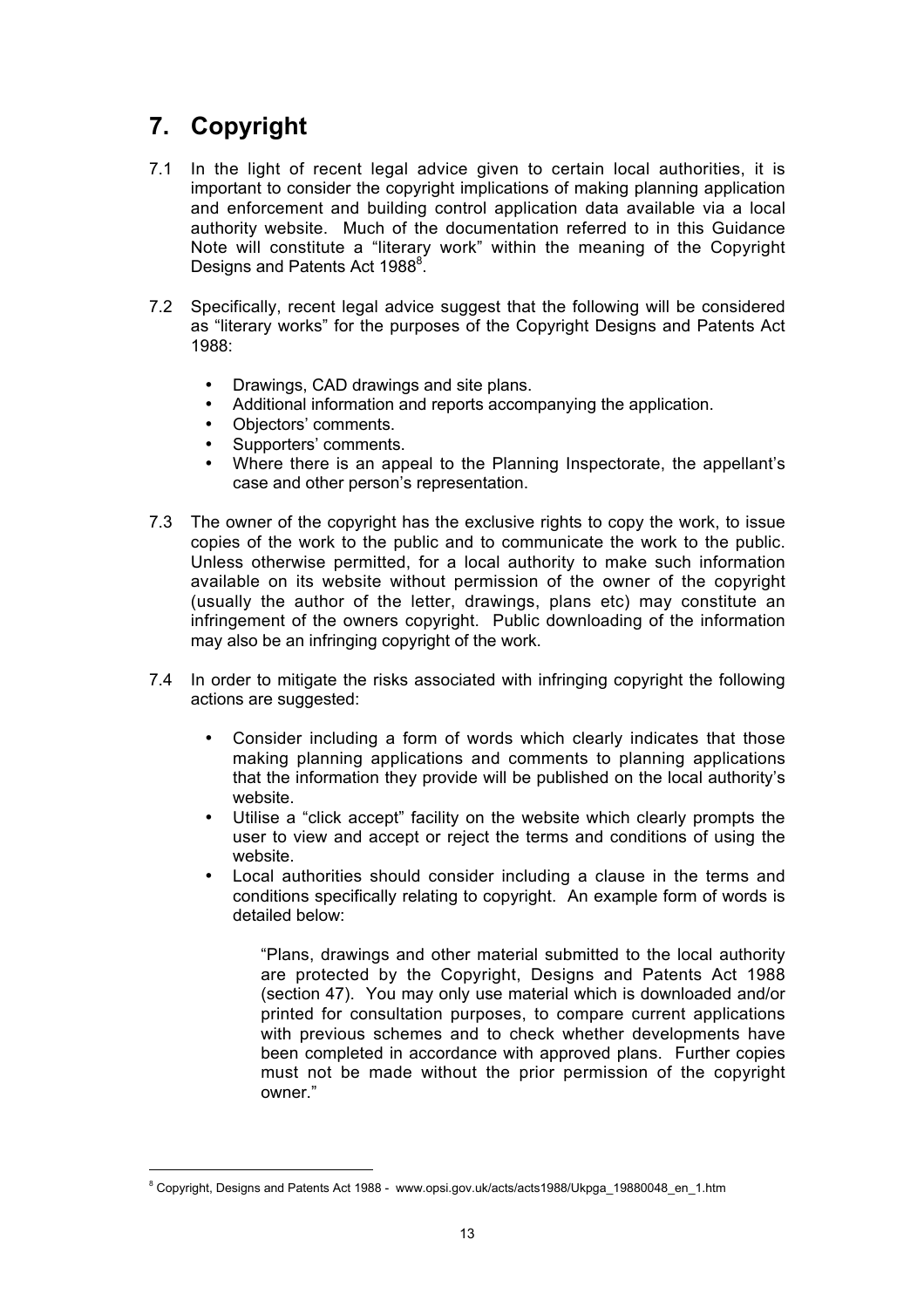7.5 Ordnance Survey maps, and maps created from Ordnance Survey material are subject to Crown copyright. It is therefore recommended that the use of the mapping is limited to an allowance to view and download for private and non-commercial purposes only. It should be made clear that mapping may not be further sub-licensed, sold, demonstrated, lent, or otherwise transferred or exploited without prior written permission of Ordnance Survey. Ordnance Survey shall not be held liable for the map material not being fit for your purposes or applications.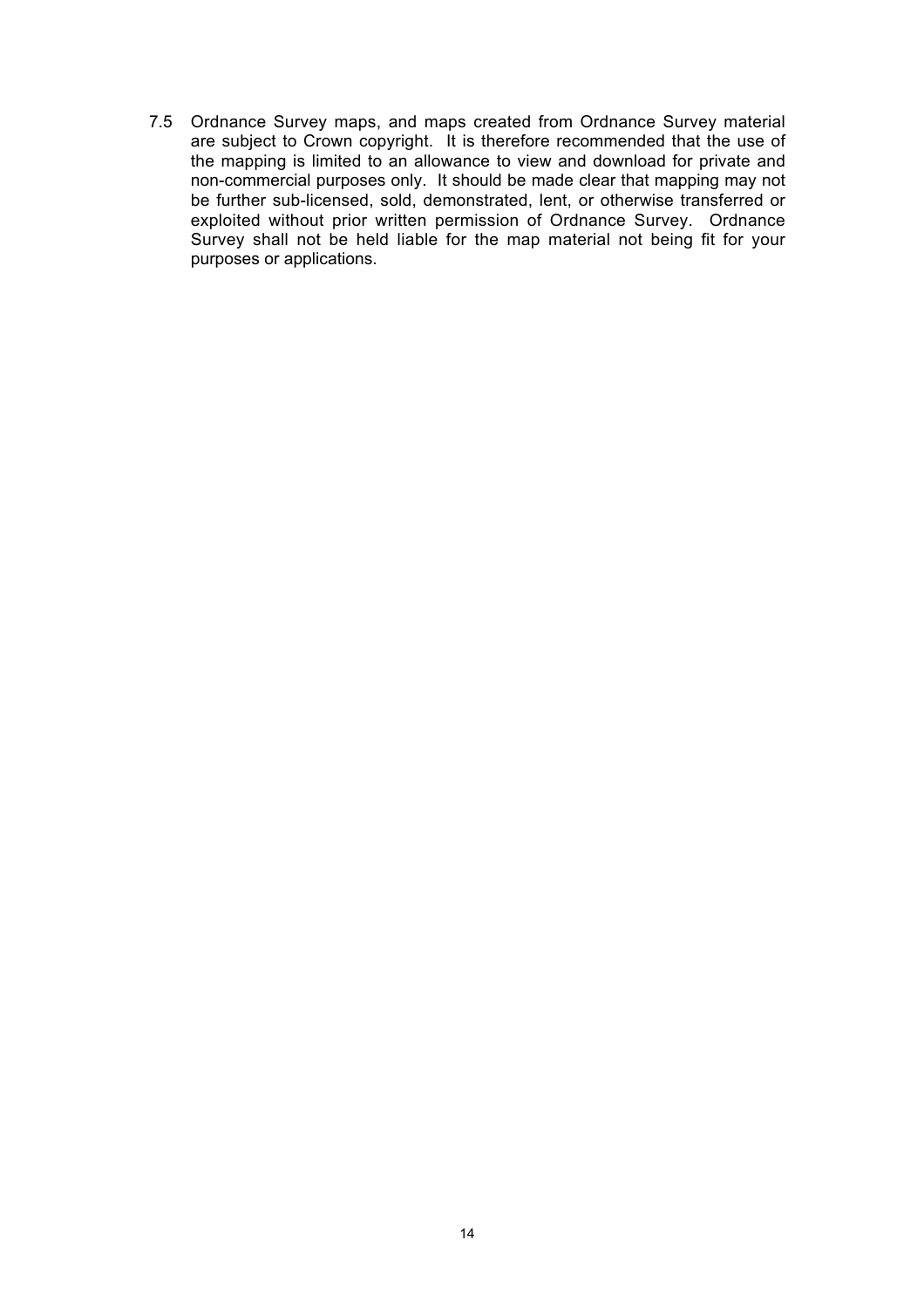# **8. Comments and suggestions**

- 8.1 In producing this guidance we have made every effort to tackle the issues which confront local authorities in relation to data protection when they make their planning registers available on the Internet.
- 8.2 Any comments or suggestions for improving the guidelines should be sent to mhowell@wandsworth.gov.uk or addressed to:

Martin Howell Borough Planner's Service Wandsworth Borough Council The Town Hall Wandsworth High Street London SW18 2PU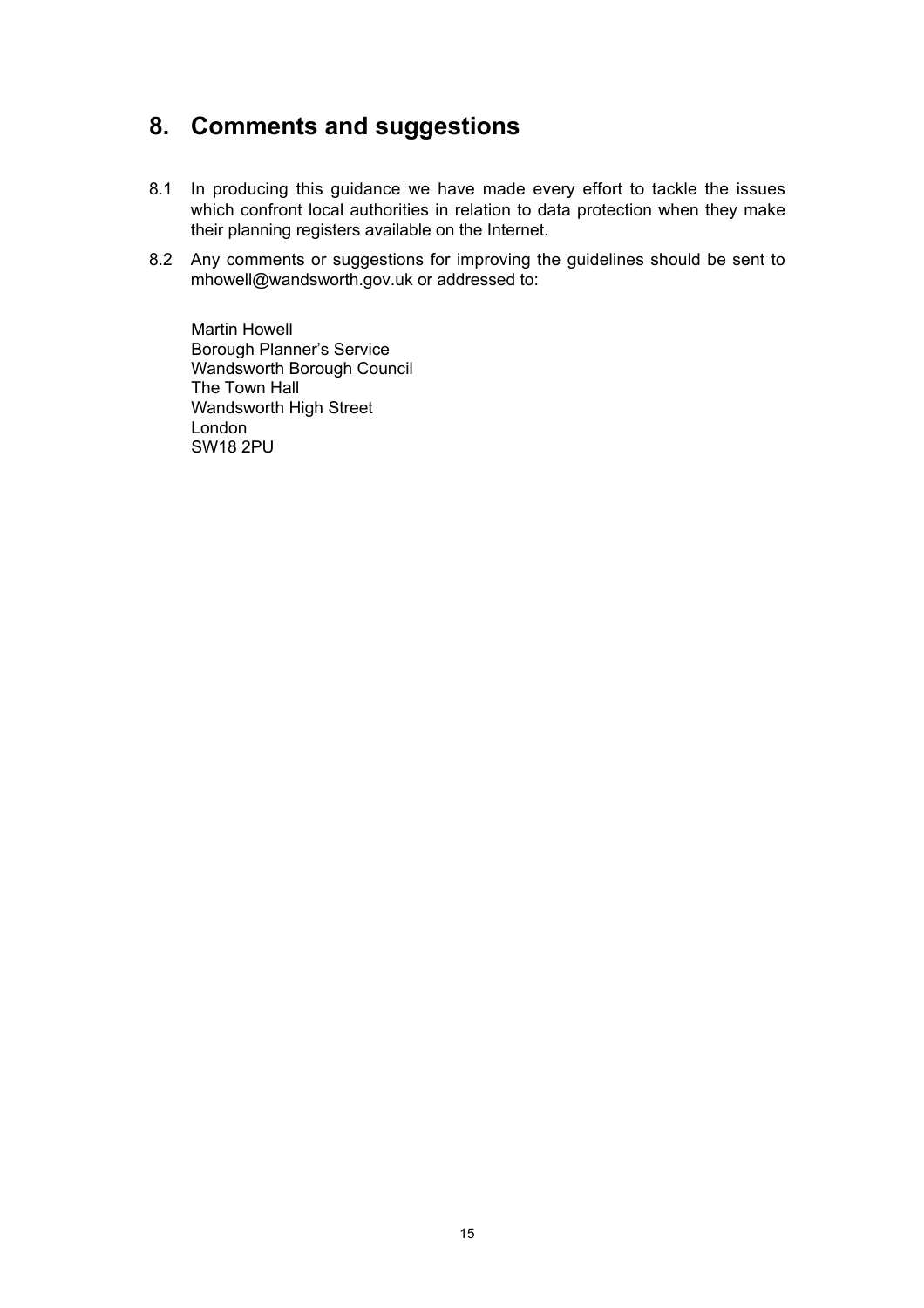# **9. Links to further sources of information**

**Planning Portal** – the government's online service for planning matters. www.planningportal.gov.uk

**The Planning Inspectorate** - works for the Department for Communities and Local Government (previously the Office of the Deputy Prime Minister (ODPM), Department of Transport, Local Government and the Regions (DTLR)), and the National Assembly for Wales on a range of casework under Planning and Environmental legislation.

www.planning-inspectorate.gov.uk

**Planning Aid** - provides free, independent and professional help, advice and support on planning issues to people and communities who cannot afford to hire a planning consultant. Planning Aid complements the work of local authorities but is wholly independent of them.

www.planningaid.rtpi.org.uk/

**Royal Town Planning Institute** - is the membership organisation for professional town and country planners. www.rtpi.org.uk/

**Information Commissioner's Office** - is the UK's independent public body set up to promote access to official information and to protect personal information. www.ico.gov.uk/eventual.aspx

**UK Acts of Parliament** - with effect from the first Public General Act of 1988, the full text of all new Public General Acts is available via this website. www.opsi.gov.uk/acts.htm#acts

**UK Statutory Instruments** - with effect from the first printed Statutory Instrument of 1987, the full text of all published Statutory Instruments are available on this website.

www.opsi.gov.uk/stat.htm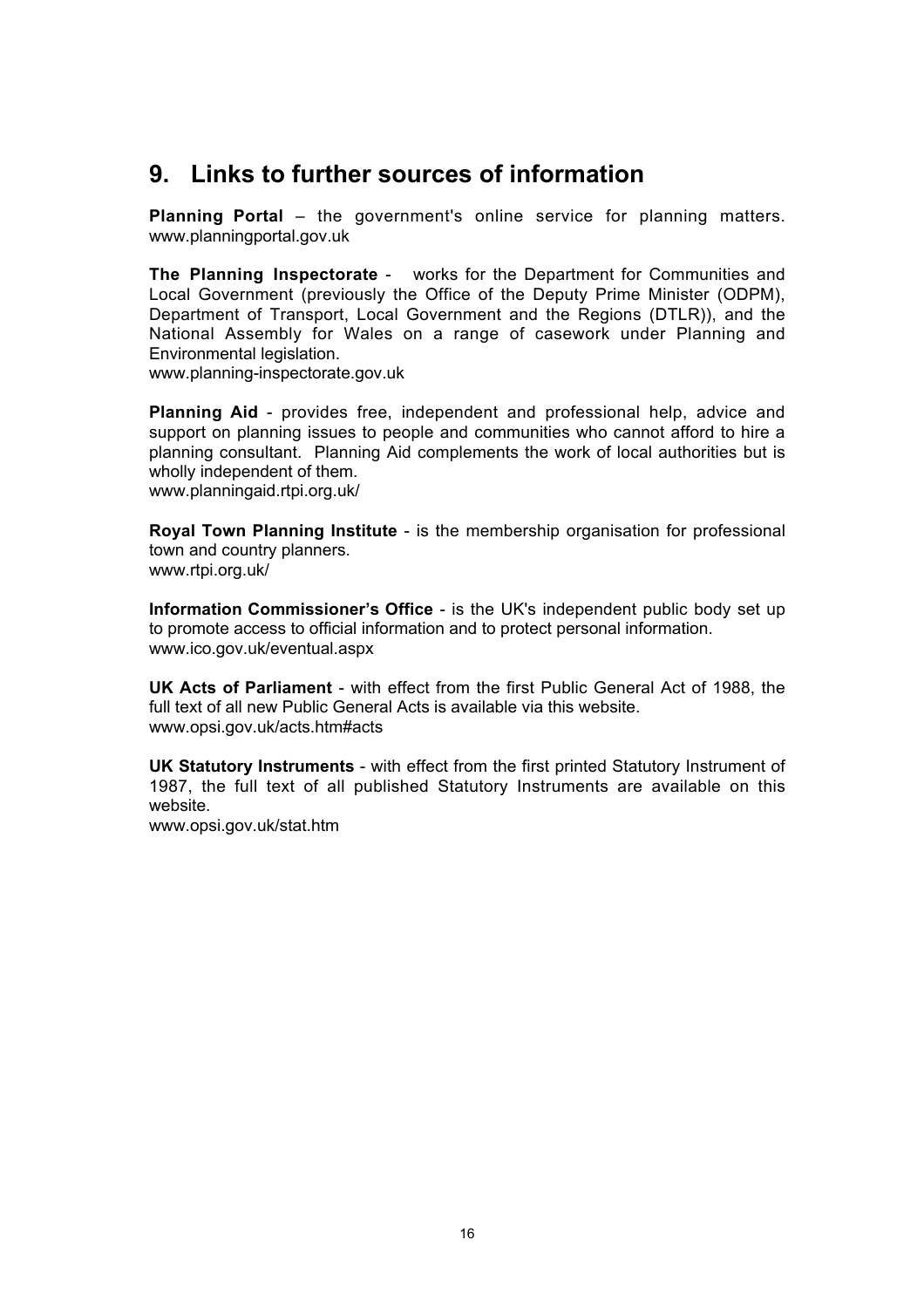# **Appendices**

# **Appendix 1**

## **Publishing planning applications on the Internet in England - Information Commissioner's Office guidance on compliance with the Data Protection Act 1998**

## **Introduction**

- 1 The Data Protection Act 1998 regulates the processing of personal data. That is information about, and relating to, individuals. The Act provides obligations for data controllers (such as local authorities), and rights for individuals. The obligations are met by compliance with the eight data protection principles laid down in the Act (covered below). The first principle is of primary importance as it dictates whether or not local authorities can put information on the Internet and comply with the Act.
- 2 The rights for individuals include the right of access to their personal data, and the right to have inaccuracies corrected and unfair processing stopped.
- 3 It has to be remembered that it is only personal data which is affected by the Data Protection Act, i.e. the names and addresses of individuals rather than information about properties and proposed changes. However the Freedom of Information Act 2000 now provides a general right of access to all information held by public authorities, and the Environmental Information Regulations 2004 (SI 3391) give a similar right of access to environmental information held by public authorities.
- 4 Local authorities will need to bear these two additional rights in mind when they are asked for information about planning applications and other related matters which is not the requesters own or any one else's personal data. Information on these rights can be obtained from www.informationcommissioner.gov.uk.

## First principle

*Personal data shall be processed fairly and lawfully and, in particular, shall not be processed unless at least one of the conditions in schedule 2 is met, and in the case of sensitive personal data, at least one of the conditions in schedule 3 is also met.*

## **Fairness**

5 The *fairness* condition is generally met by organisations clearly advising people as to what will happen to their personal data. And in respect of publishing information relating to planning applications on the Internet the Information Commissioner considers that to be *fair,* organisations **should** advise individuals that their information will go on the Internet. Publication of information on the Internet is materially different from making information available at local authority offices; the Internet allows for trawls and searches to be made easily (hence provides for wider access to information) and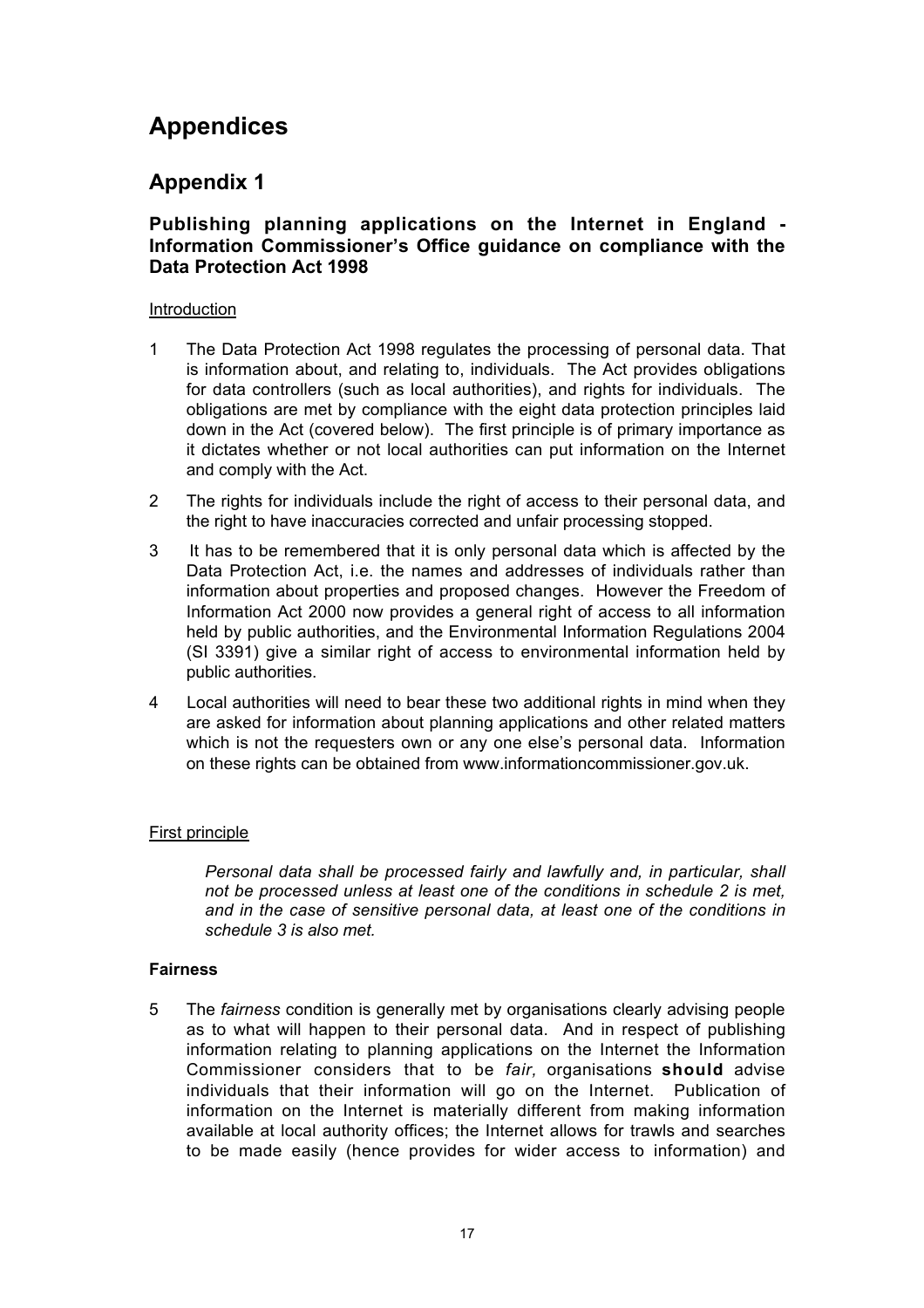facilitates the copying and re-use of information which is not possible with physical access.

6 When there is an element of discretion or doubt as to whether or not personal data is made public if people have concerns, then this should also be clearly stated. Paragraph 8 refers below.

## **Lawfulness**

- 7 In respect of local authorities meeting the *lawfulness* condition when publishing planning applications on the web, this is lawful so long as the personal data contained is information the authority has a duty to make available as part of the planning register<sup>9</sup>, and can be put on the Internet<sup>10</sup>. The Information Commissioner understands that this would include personal data such as the name and address of the applicant, but not email addresses and telephone numbers which might be on application forms and correspondence but are not part of the planning register.
- 8 Where information is not part of the planning register there is a question as to the lawfulness of publishing this information on the Internet; especially as in publishing such information there may be concerns about possible detriment to individuals. Unwanted emails and telephone calls can be intrusive and people are worried about the risk of identity theft when their signature is readily available in an easily downloadable and re-usable format.
- 9 Where technically possible and administratively reasonable therefore the Information Commissioner would recommend that such administrative information is not published on the Internet. And certainly in individual cases where people express concerns such information should be withheld from Internet publication. For example where an individual is worried that a violent ex-partner might make abusive calls.

## **Schedule 2 and schedule 3 conditions**

10 In general information published on the Internet in respect of planning applications will not be sensitive<sup>11</sup>. In these cases it is likely that paragraph 5(d) of schedule 2 will provide the relevant condition for putting personal data on the Internet. That is:

*The processing is necessary for the exercise of any other functions of a public nature exercised in the public interest by any person.*

11 Where sensitive information is involved, as might be the case if a planning appeal is being made and the health of the applicant is an issue, a schedule 3 condition **will** need to be met. One possible condition will be consent (paragraph 1 of schedule 3). This is unless the local authority can demonstrate that paragraph 7(1)(b) of schedule 3 applies, i.e. that:

<sup>-&</sup>lt;br>9 <sup>9</sup> Article 25 of the Town and Country Planning (General Development Procedure) Order 1995 (SI 419 1995)

<sup>&</sup>lt;sup>10</sup> Paragraph 6 of schedule 1 of the Town and Country Planning (Electronic Communications) (England) Order 2003 (SI 956)

<sup>&</sup>lt;sup>11</sup> Sensitive personal data is that relating to racial or ethnic origin, political opinions, religious beliefs, health, sexual life, and the commission of offences or criminal proceedings.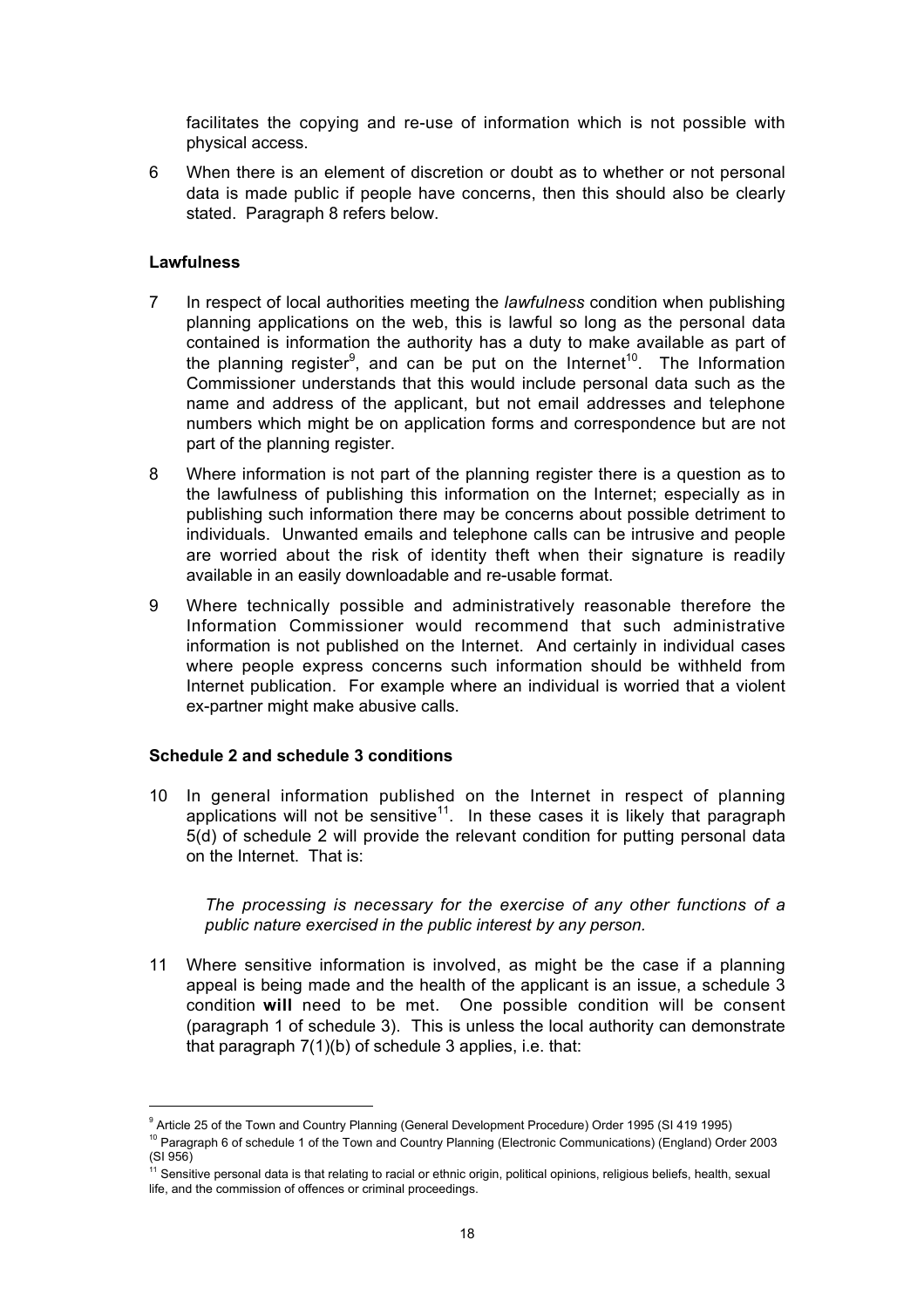*The processing is necessary for the exercise of any functions conferred on any person by or under an enactment.*

12 In cases where a local authority has concerns that it might be publishing sensitive personal data on the Internet the authority should consider discussing the issue with the individual concerned before doing so.

#### Second principle

*Personal data shall be obtained only for one or more specified and lawful purposes, and shall not be further processed in any manner incompatible with that purpose or those purposes.*

- 13 To comply with this principle, local authorities should ensure that their notification with the Information Commissioner covers the publication of planning applications on the Internet. Officials should liaise with their data protection officer if they are unsure.
- 14 Local authorities should also be careful not to use personal data collected for the administration of the planning system for other purposes unless such use is justified. Again officials should liaise with their data protection office if they plan to use the information for other purposes.

## Third principle

*Personal data shall be adequate, relevant and not excessive in relation to the purpose, or purposes, for which they are processed.*

15 The publication on the Internet of unnecessary information, for example that of telephone numbers and emails, might constitute a failure to comply with this principle. Local authorities should seek to ensure that only necessary information is published.

#### Fourth principle

*Personal data shall be accurate and, where necessary, kept up to date.*

16 Local authorities should ensure that when advised of inaccuracies relating to personal data they verify and amend the data where appropriate. Similarly where there is a change, for example in the name of an applicant, such changes should be reflected in the information available on the Internet.

#### Fifth principle

*Personal data processed for any purpose or purposes shall not be kept for longer than is necessary for that purpose or those purposes.*

17 Local authorities need to ensure that once the need for the publication of personal data on the Internet has passed that the personal data is removed.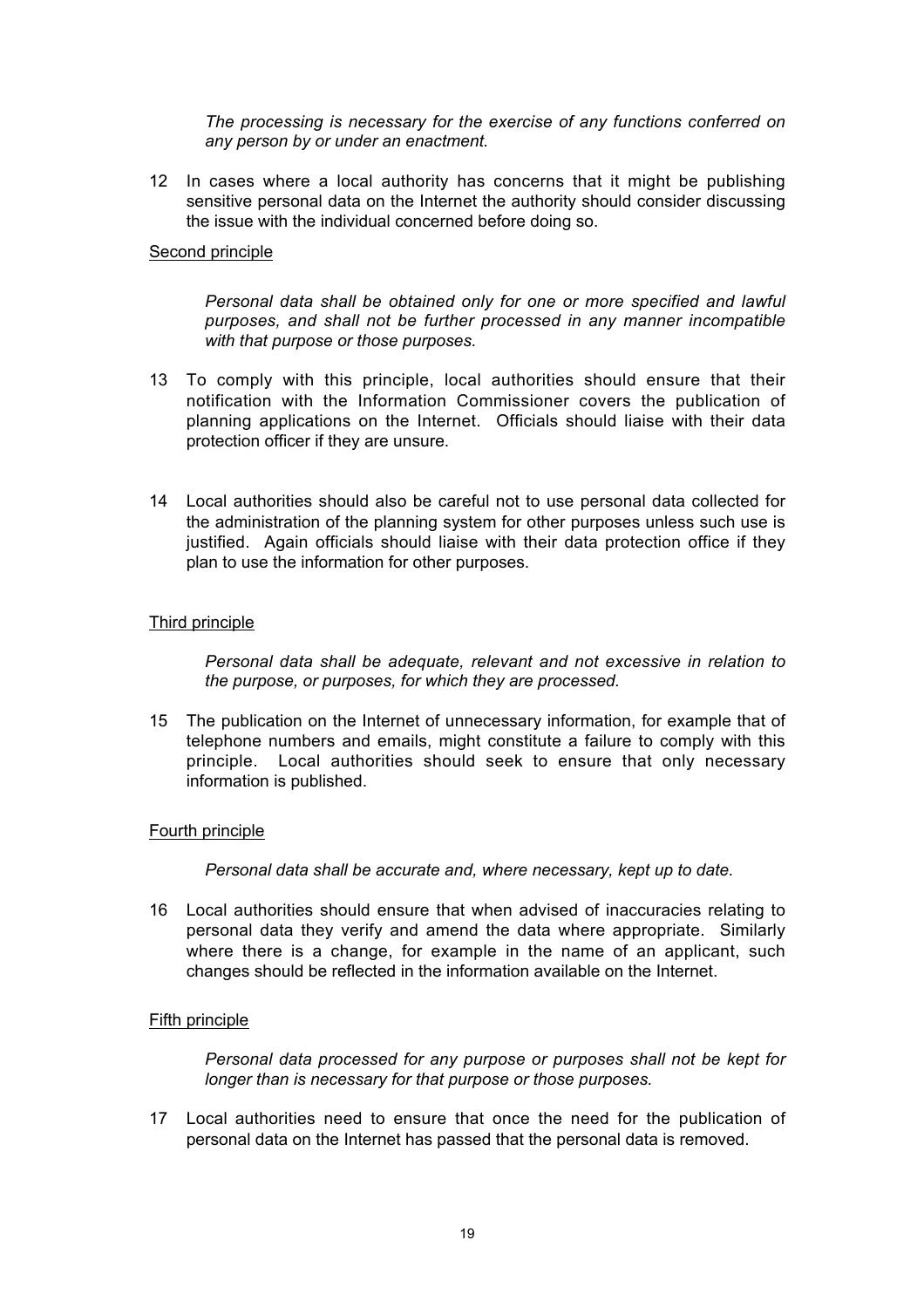#### Sixth principle

*Personal data shall be processed in accordance with the rights of data subjects under this [the Data Protection] Act.*

18 Local authorities should be aware that individuals have rights under the Data Protection Act 1998, for example that of access to information held, and be prepared to act when individuals seek to assert such rights. In addition people will also have rights under the Freedom of Information Act 2000 and the Environmental Regulations.

#### Seventh principle

*Appropriate technical and organisational measures shall be taken against unauthorised or unlawful processing of personal data and against accidental loss or destruction of, or damage to, personal data.*

19 Local authorities will need to have procedures in place to help ensure that personal data published on the Internet cannot be maliciously altered by others, for example by hacking.

## Eighth principle

*Personal data shall not be transferred to any country or territory outside the European Economic Area unless that country or territory ensures an adequate level of protection for the rights and freedoms of data subjects in relation to the processing of personal data.*

20 Compliance with this principle is unlikely to be an issue.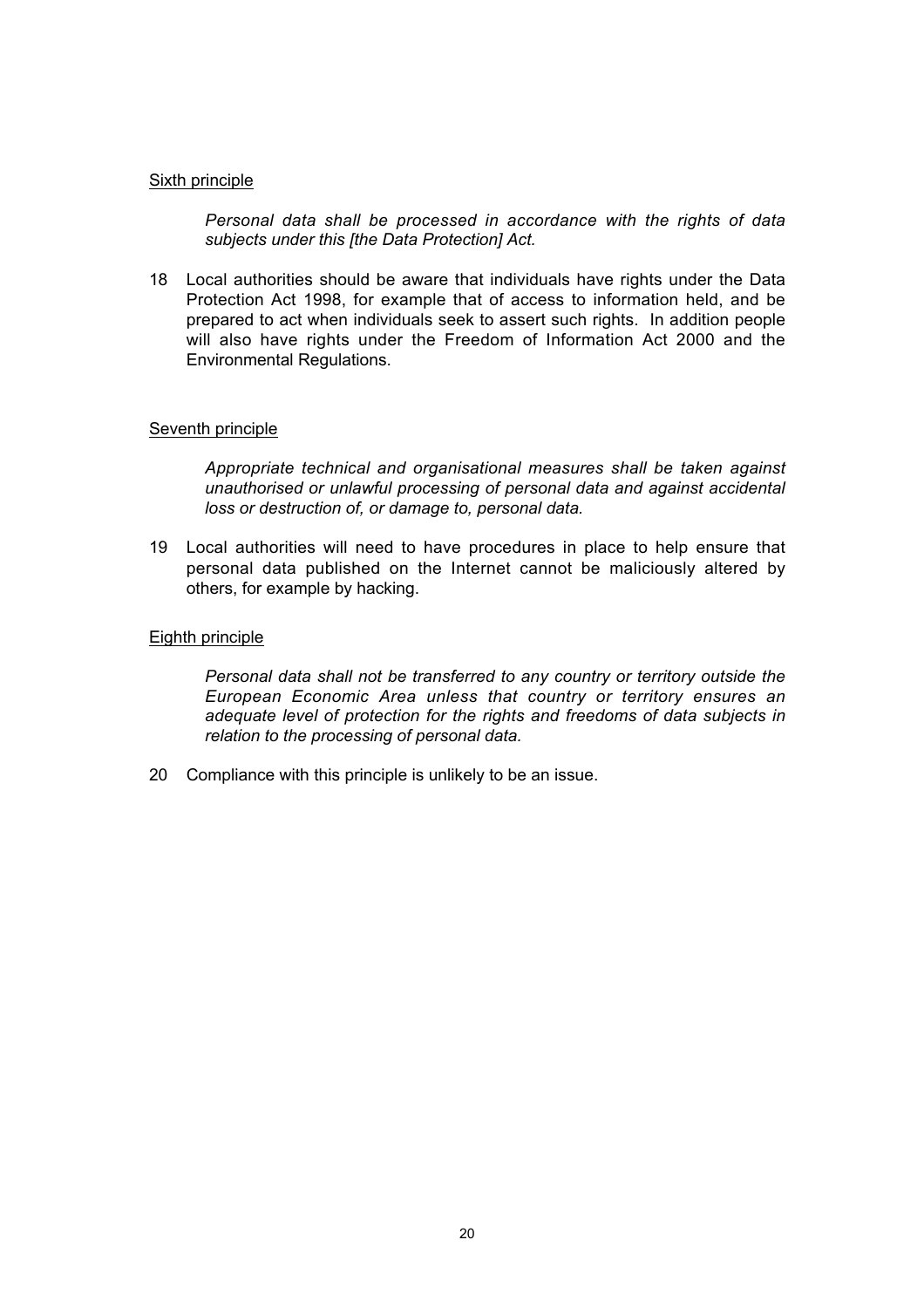# **Appendix 2**

## **Data fields appropriate to display on an online planning applications database**

This list is not exhaustive and is presented as an example only. It is recognised that the variations in the application processing systems within local authorities will not allow for rigorous adherence to this example.

Application number Application type **Status** Address Postcode Ward and/or parish Development description **Officer** Officer telephone number Officer email address Applicant name Applicant address Agent name Agent address Agent telephone number Date received Date valid Date registered as valid Date site notice requested Date press notice requested Date last consultation letter sent Date consultation period expires Neighbours consulted list (list of addresses but not names) Consultee list Constraints list Site inspection date Committee or Delegated? Committee date Decision Decision date Decision notice date Legal agreement? Appealed? Date appeal lodged Appeal decision Appeal decision date Condition details, including condition compliance date S106 details, including clause compliance date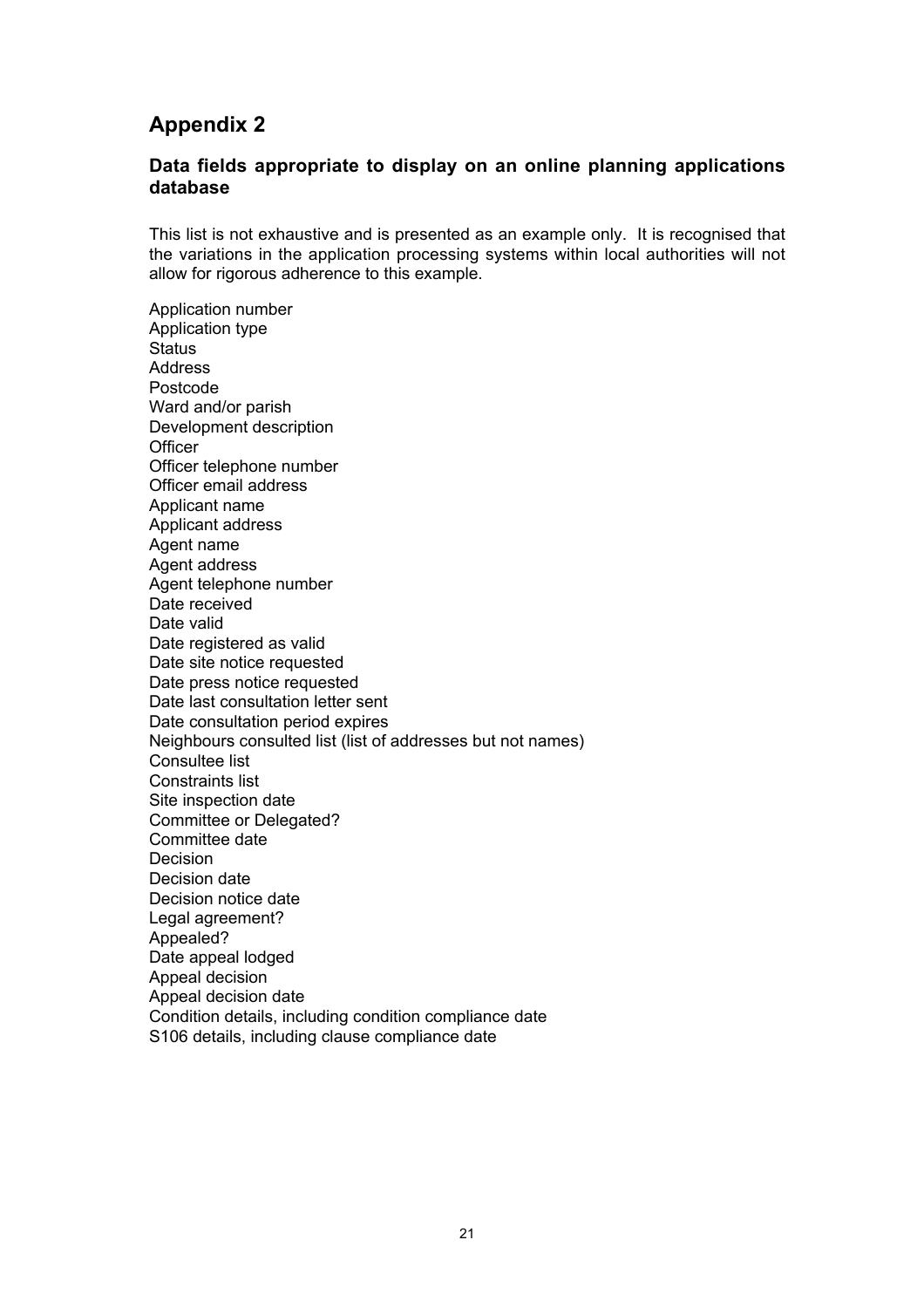# **Appendix 3**

# **Example of public access to documents on the Statutory Register of Planning Applications**

This list is not exhaustive but gives an indication of when if might be appropriate to display documents of the relevant category on the Internet.

Documents should normally be retained on local authorities' internal systems even when access to the public is no longer provided.

Some local authorities may display certain "document" types by an alternative means, e.g. the neighbour notification list may be displayed as part of the web database record.

| Document type                                                                                 | <b>Application status</b> |                                          |                  |                                          |
|-----------------------------------------------------------------------------------------------|---------------------------|------------------------------------------|------------------|------------------------------------------|
|                                                                                               | Current                   | Decided<br>(Includes<br>decided at, etc) | Appeal<br>(Live) | <b>High Court</b><br>Challenge<br>(Live) |
| Application form                                                                              | Yes                       | <b>No</b>                                | Yes              | Yes                                      |
| Drawing                                                                                       | Yes                       | Yes                                      | Yes              | Yes                                      |
| CAD drawing                                                                                   | <b>No</b>                 | <b>No</b>                                | <b>No</b>        | <b>No</b>                                |
| <b>CAD</b> conversion                                                                         | Yes                       | Yes                                      | Yes              | Yes                                      |
| Site plan (could<br>also be displayed<br>using GIS)                                           | Yes                       | Yes                                      | Yes              | Yes                                      |
| Additional<br>information/reports<br>accompanying<br>application<br>submitted by<br>applicant | Yes                       | <b>No</b>                                | Yes              | Yes                                      |
| Neighbour<br>notification list                                                                | Yes                       | <b>No</b>                                | Yes              | Yes                                      |
| Consultee list                                                                                | Yes                       | <b>No</b>                                | Yes              | Yes                                      |
| Site notice                                                                                   | Yes                       | <b>No</b>                                | Yes              | Yes                                      |
| Related<br>enforcement notice                                                                 | Yes                       | <b>No</b>                                | Yes              | Yes                                      |
| Photo (taken by<br>local authority)                                                           | <b>No</b>                 | <b>No</b>                                | No               | <b>No</b>                                |
| Officer notes                                                                                 | <b>No</b>                 | <b>No</b>                                | <b>No</b>        | <b>No</b>                                |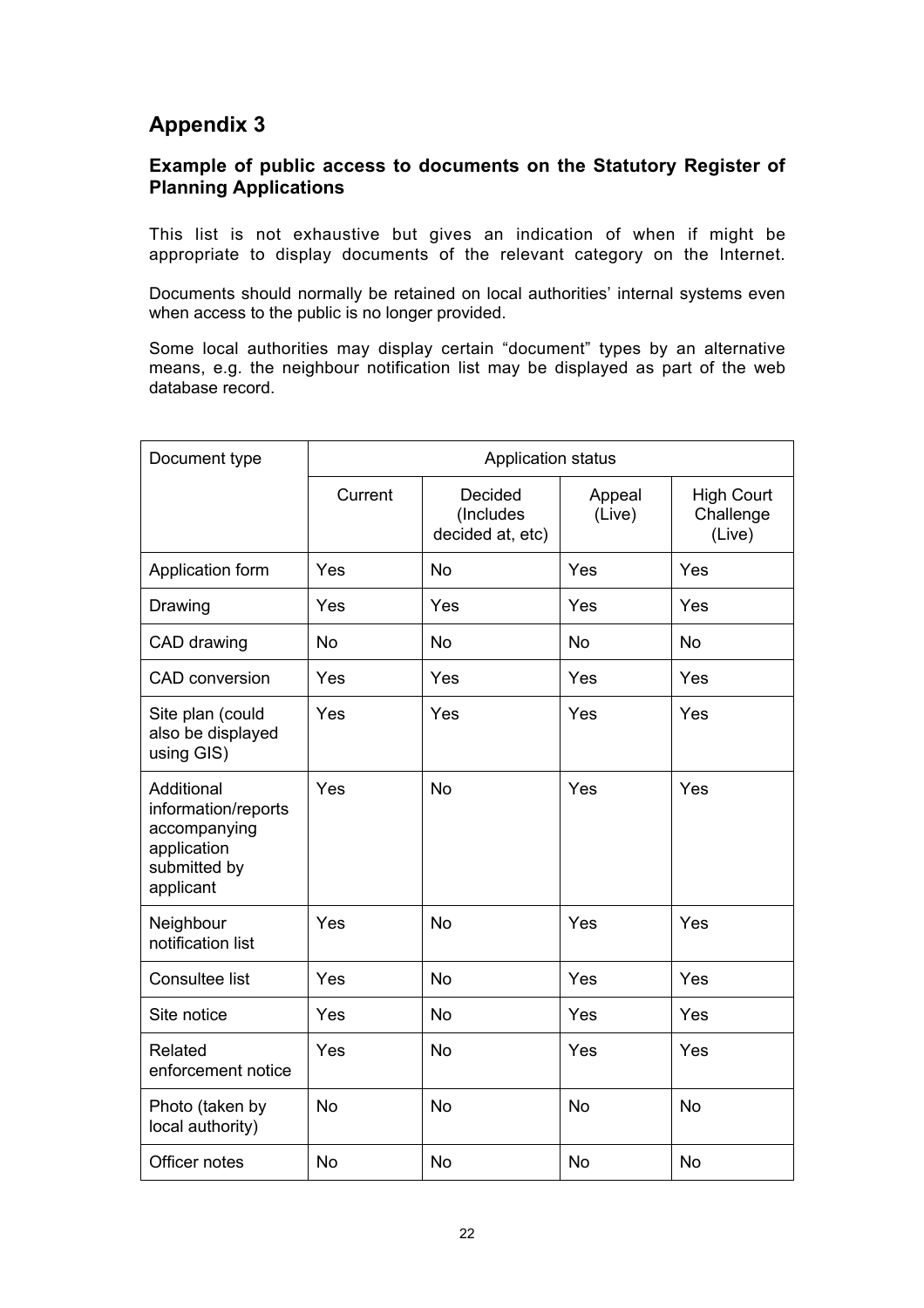| General comment         | Yes                      | <b>No</b>         | Yes | Yes |
|-------------------------|--------------------------|-------------------|-----|-----|
| Objection comment       | Yes                      | <b>No</b>         | Yes | Yes |
| Support comment         | Yes                      | No                | Yes | Yes |
| Decision notice         | ٠                        | Yes <sup>12</sup> | Yes | Yes |
| Appeal form             | $\overline{\phantom{0}}$ | No <sup>13</sup>  | Yes | Yes |
| Appeal<br>questionnaire | ۰                        | No <sup>13</sup>  | Yes | Yes |

| Document type                               | <b>Application status</b> |                                           |                  |                                   |
|---------------------------------------------|---------------------------|-------------------------------------------|------------------|-----------------------------------|
|                                             | Current                   | Decided<br>(Includes)<br>decided at, etc) | Appeal<br>(Live) | High Court<br>Challenge<br>(Live) |
| Appellant's case                            |                           | No <sup>13</sup>                          | Yes              | Yes                               |
| local authority's<br>case                   |                           | No <sup>13</sup>                          | Yes              | Yes                               |
| Appeal<br>representation                    |                           | No <sup>13</sup>                          | Yes              | Yes                               |
| Appeal decision                             |                           | Yes                                       |                  | Yes                               |
| <b>High Court</b><br>challenge              |                           | -                                         |                  | Yes                               |
| <b>High Court</b><br>challenge<br>judgement |                           | Yes                                       |                  |                                   |

 $12 -$  The Planning Inspectorate will publish appeal decisions for a period of 10 years following the date of decision.

 $13$  - The Planning Inspectorate will publish appeal information (statements, representations, etc, whilst the appeal is live and for a period of 6 weeks from the date of decision. The six weeks corresponds to the period during which people have the opportunity to make a legal challenge.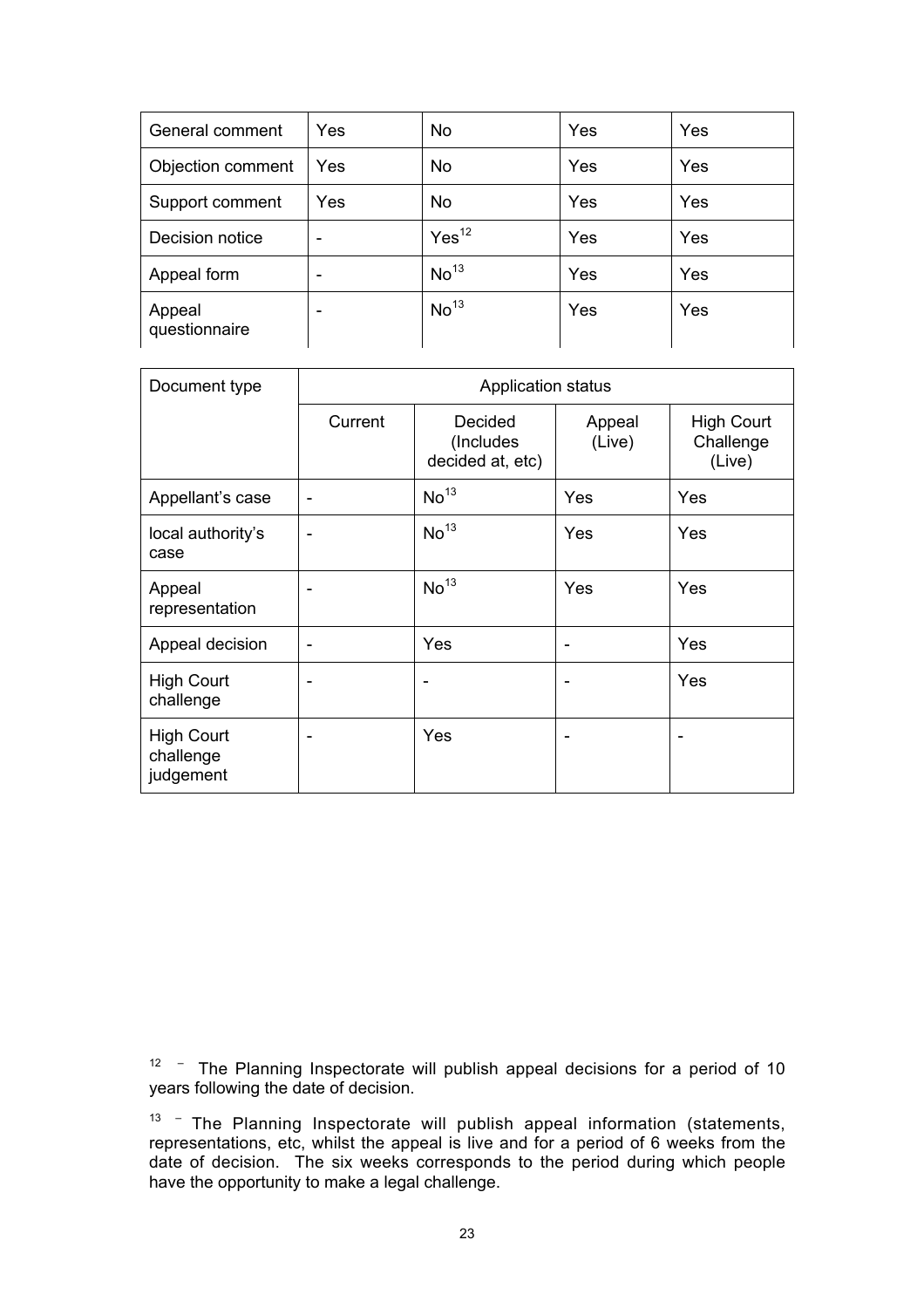# **Appendix 4**

# **Fields included in the PARSOL Online Enforcement System Specification**

## **Investigation cases:**

Case number Online alleged breach of planning control number Status (e.g. new, under Investigation, formal enforcement, closed, closed following formal enforcement) Address (conforming to BS7666/NLPG) Ward / area Parish Complaint received date Description of alleged breach Date investigation started Officer name Officer tel no. Officer email Relevant planning application Investigation closed reason (e.g. resolved, accords with planning permission, planning application received, not expedient, no breach, already being investigated under a different number, formal enforcement action authorised) Linked enforcement reference number

## **Formal enforcement cases:**

Formal enforcement action authorised date Authorised by

Potential multiple sets of:

Notice type Notice served date Notice effect date (date last notice takes effect) Initial compliance date (needs explanatory note to say suspended by appeal) Complete compliance confirmed date Appeal submitted date Appeal decision Appeal decision date – optional Further related legal action Notice(s) fully complied with

#### **Case closed:**

(These fields would also be completed for investigations which did not result in formal enforcement action.)

Case closed date

Case closed reason (resolved, accords with planning permission, planning application received, not expedient, no breach, already being investigated, compliance, other)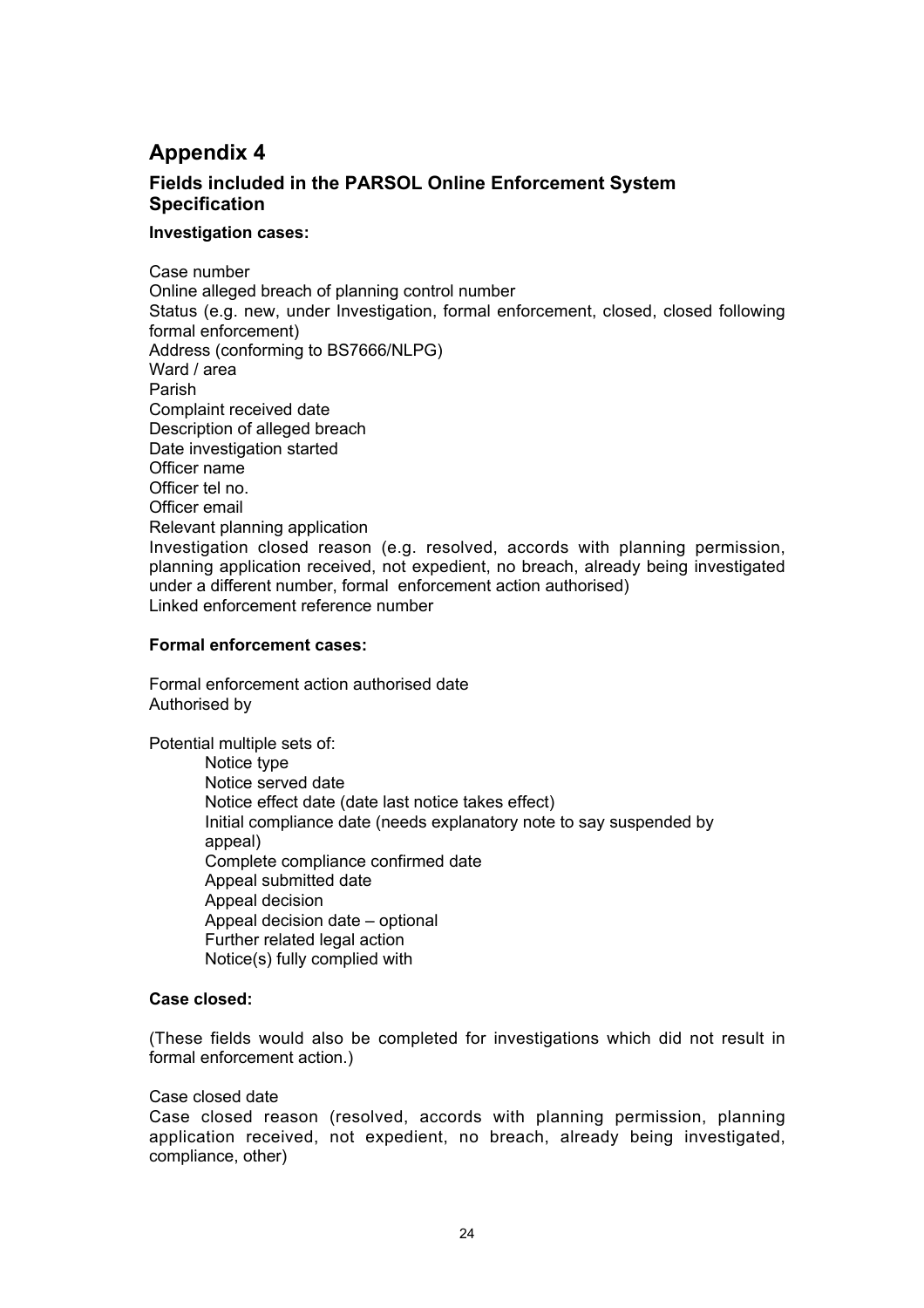For details of the full specification of the PARSOL Online Enforcement System and related XML schemas please see: www.planningportal.gov.uk/parsol. The schemas have been published and adopted on GovTalk and are also available on the GovTalk website:www.govtalk.gov.uk.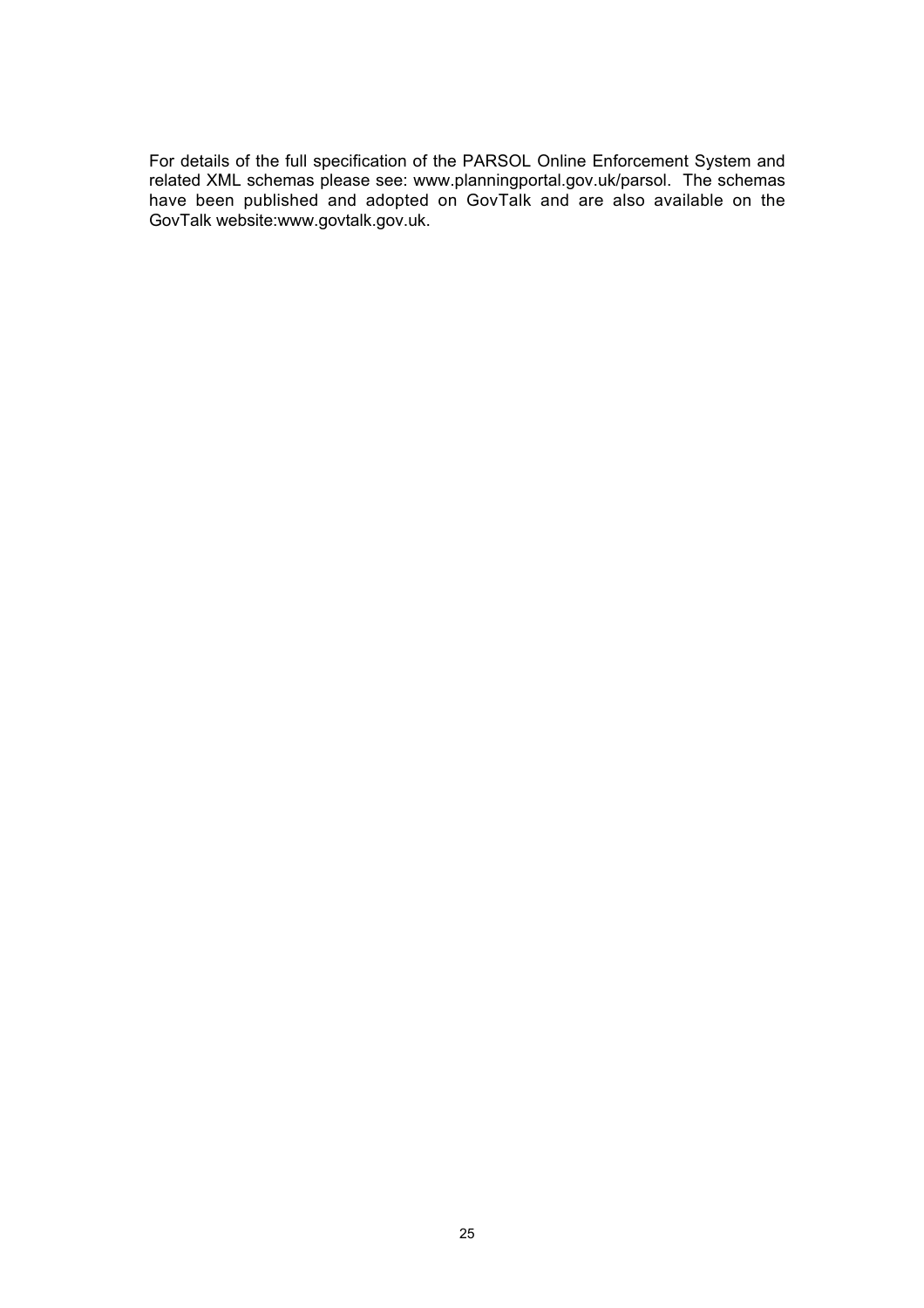# **Appendix 5**

# **Information which it would be relevant to include in an online database of building regulation applications**

Application number Application type Site address Site plan Description of work Applicant name Agent name Responsible officer Responsible officer telephone number Inspection officer Inspection officer telephone number Date received Date validated Target date Decision Decision status Decision date Application status Inspection status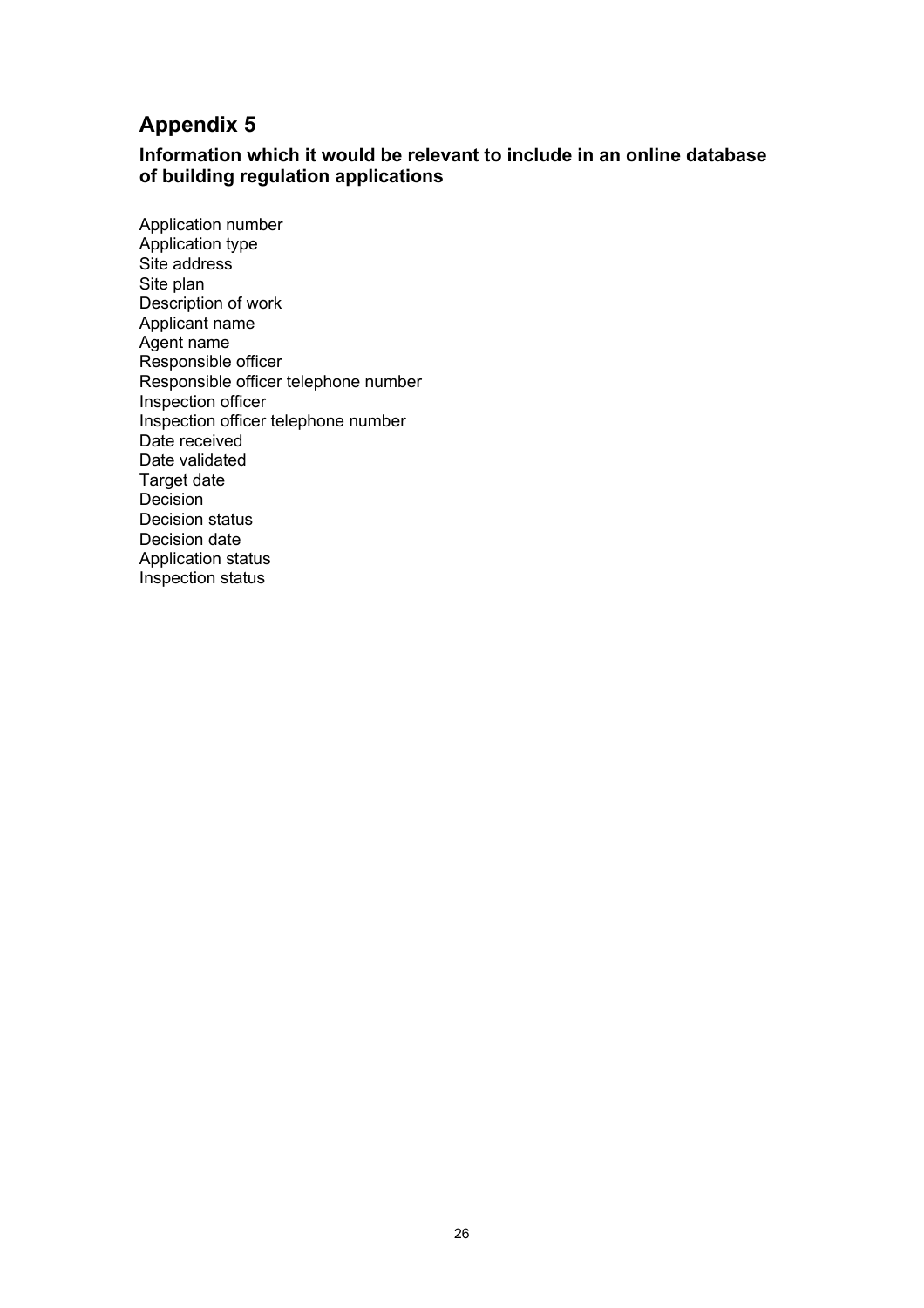# **Glossary**

This Glossary relates to the phases and terminology used within this document and does not attempt to be a comprehensive guide to planning policy or the planning system. To access a full glossary, please refer to the Planning Portal at:

www.planningportal.gov.uk/england/genpub/en/1018892037172.html.

| <b>BVPI</b>                               | Best Value Performance Indicator                                                                                                                                                                                                                                                                  |
|-------------------------------------------|---------------------------------------------------------------------------------------------------------------------------------------------------------------------------------------------------------------------------------------------------------------------------------------------------|
| <b>BVPI157</b>                            | BVPI 157 measures an authority's progress in achieving<br>100% availability of e-services in line with the target date of<br>31st December 2005.                                                                                                                                                  |
| <b>BVPI205</b>                            | BVPI 205 is a 21 item checklist to measure the quality of an<br>authority's e-enabled Planning services.                                                                                                                                                                                          |
| <b>CAD</b>                                | Computer Aided Drawing. A method of creating plans and<br>other diagrams via a computer for electronic delivery and<br>storage.                                                                                                                                                                   |
| <b>PARSOL</b>                             | Government e-Planning initiative. Planning And Regulatory<br>For more information please visit<br>Services On Line.<br>www.planningportal.gov.uk/parsol.                                                                                                                                          |
| Portable Document File<br>(PDF)           | Electronic document type native to the Adobe Acrobat<br>product suite.                                                                                                                                                                                                                            |
| <b>Priority Service Outcomes</b><br>(PSO) | Central Government defined set of priority areas and<br>outcomes for local authorities to aim to meet via e-service<br>For more information<br>visit<br>delivery.<br>please<br>www.localegov.gov.uk/en/1/priorityoutcomes.html.                                                                   |
| <b>PSA or LPSA</b>                        | A local Public Service Agreement (LPSA) is a voluntary<br>agreement negotiated between a local authority and the<br>Government.                                                                                                                                                                   |
| <b>Section 106</b>                        | Section 106 of the Town and Country Planning Act 1990.<br>allows landowners to enter into 'planning<br>S106<br>obligations' either unilaterally or by agreement with the local<br>planning authority. For more information please visit<br>www.opsi.gov.uk/acts/acts1990/Ukpga_19900008_en_1.htm. |
| SI 3391: 2004                             | Environmental Information Regulations 2004 - Legislation<br>regarding public access rights to environmental information<br>held by public bodies. For more information please refer to<br>www.opsi.gov.uk/si/si2004/20043391.htm.                                                                 |
| SI 419:1995                               | Town and Country Planning (General Development<br>Procedure) Order 1995 For more information please refer to<br>www.opsi.gov.uk/si/si1995/.                                                                                                                                                       |
| SI 956: 2003                              | Town and Country Planning (Electronic Communications)<br>(England) Order 2003 For more information please refer to<br>http://www.opsi.gov.uk/si/si2003.                                                                                                                                           |
| Web/Internet                              | World wide web or Internet. These terms are synonymous<br>throughout the document.                                                                                                                                                                                                                |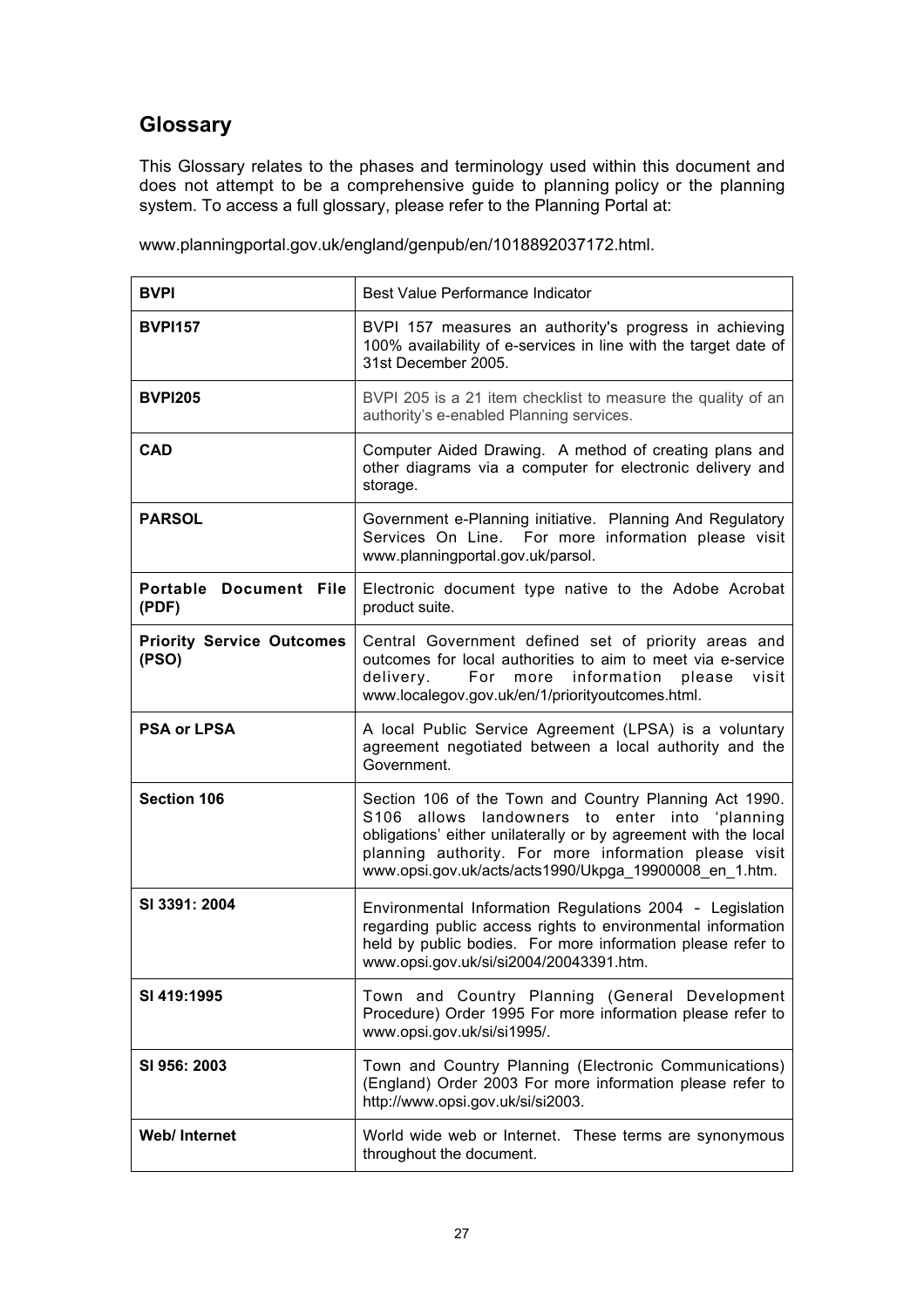This Glossary is neither a statement of law nor an interpretation of the law. Its status is only an introductory guide to planning issues and should not be used as a source for statutory definitions.